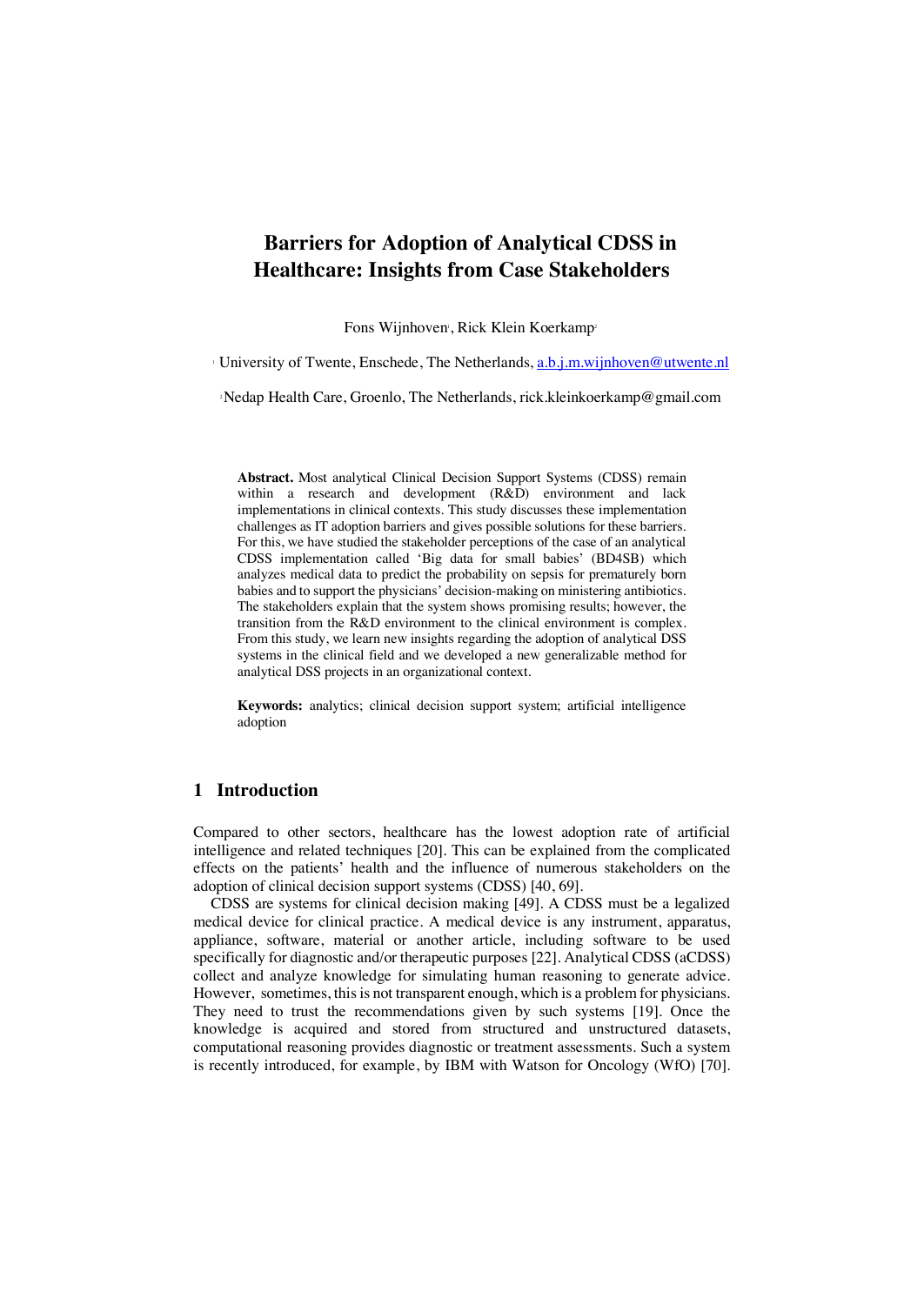WfO was trained with data of 15,000 patients, protocols, patients' cases and expertise from Memorial Sloan Kettering (MSK) Cancer Center. The physician enters specific patient data in WfO and the system compares it with historical patient data, 600 journals, 400k other data sources and statistical evidence from literature. Based on this data, WfO advises the physician on the diagnosis and ranks treatment options. Somashekhar et al. [70] analyzed 638 breast cancer cases in which WfO and the multidisciplinary tumor board reached a concordance for 93% of the cases. This shows that an aCDSS might be helpful for breast cancer treatment. To achieve such specialized knowledge, aCDSS needs experts to train it with labelled information which takes a substantial amount of time [26, 31]. Medical journalists claim that MSK's WfO training resulted in a bias towards MSK's physicians' preferences [57, 62]. Other technology companies such as Google and Microsoft have developed similar aCDSS [55]. These systems remain within the R&D environment and have not been implemented in clinical practice yet [20].

This article explores the analytical CDSS implementation environment by studying the relevant stakeholders' perceptions of barriers and accompanying solutions of the 'Big data for small babies' (BD4SB) project, which aims to implement an analytical CDSS to support physicians' decisions for administering antibiotics for sepsis to prematurely born babies. This research aims to answer the following research questions:

- 1. What are stakeholders' perceived barriers and possible solutions for an analytical clinical decision support system implementation project?
- 2. What can be learned from these perceptions regarding the effective realization of aCDSS implementation projects?

These questions are relevant for the sharing of professional experiences and for the generation of insights in effective aCDSS projects and possibly avoidable project risks. To answer these questions, this research applies a laddering technique [12] to extract data and subsequently categorize barriers mentioned by expert stakeholders. Besides of a systematic search for barriers, we also try to identify solutions for them that could be part of an implementation project design. This research is relevant because current literature discusses many barriers (i.e. user resistance, poor quality of technology, organizational inflexibility, and lack of technology and organization fit) for implementing healthcare information systems [69], however, not tailored for understanding analytical CDSS adoption problems.

The next section gives a literature review on analytical CDSS and related adoption challenges. The third section explains the methodology for detecting relevant stakeholders' perceptions, their mentioned barriers and solutions. The fourth section presents and discusses the results. Lastly, the fifth section entails the conclusion and reflects about generalization of our findings to other analytical DSS of implementations.

# **2 Literature review**

A aCDSS can contain multiple techniques to support medical decision making, like vizualisation of clinical data [74, 79], zooming, sorting, and filtering functions to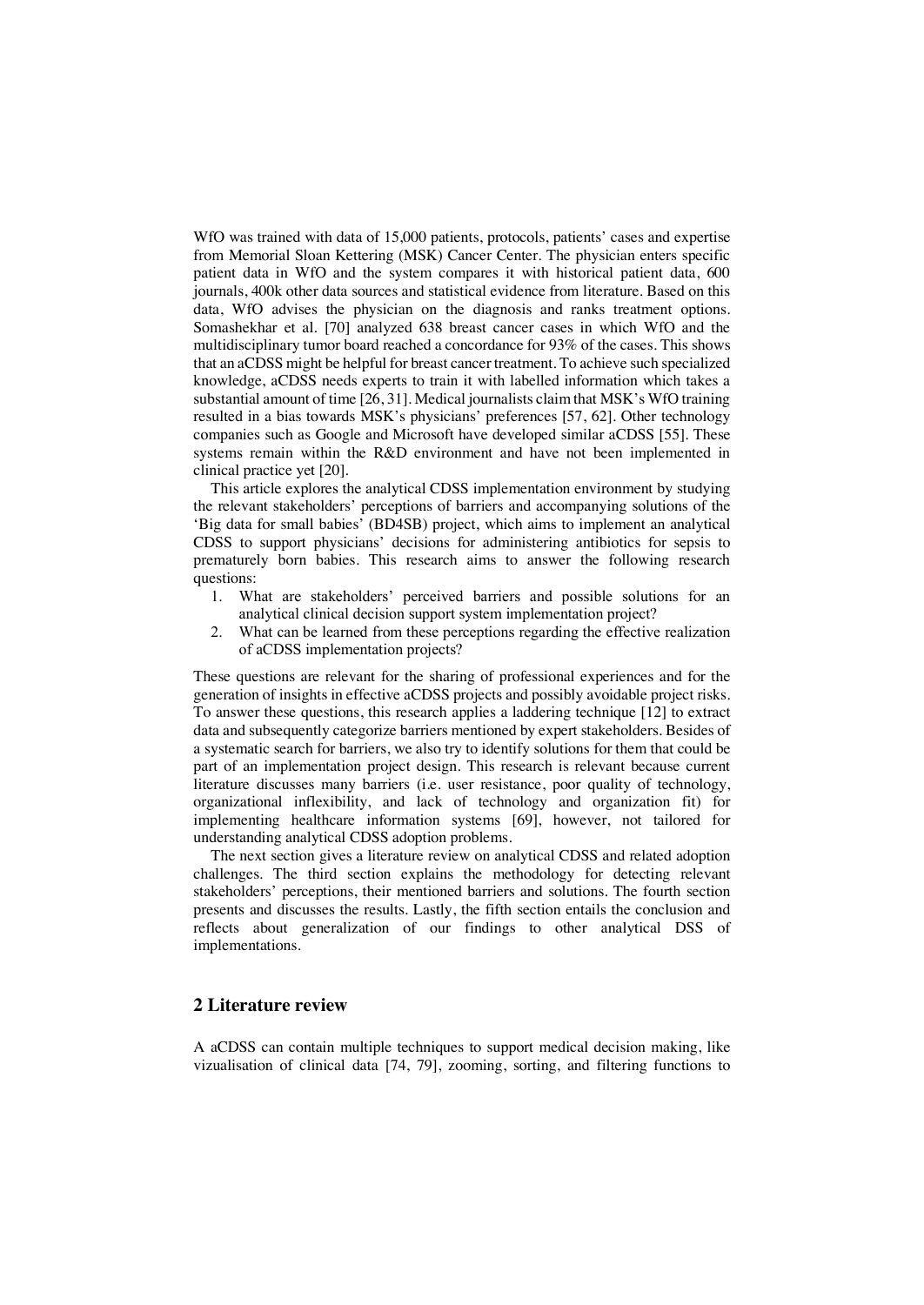deepdive in specific sections of relevant data, image and video recognition applied to CT and MRI scan data or skin pigments [23, 24, 42], and (advanced) analytic evidencebased medicine analysis with data from multiple sources like the EHRs and genomic data for predicting the success, efficiency, and risks of treatment alternatives for a patient [59]. Natural language processing (NLP) can also be used to extract the meaning from natural language text notes in medical records [36, 38, 67]. More complex forms of technology could involve machine learning, i.e. "a set of methods that can automatically detect patterns in data, and then use these patterns to predict future data, or carry out other types of decision making under conditions of uncertainty" ([54], p.223). aCDSS like MSK/IBM's WfO incorporate a form of prescriptive analytics by ranking treatment alternatives along predicted effectiveness for a given diagnosis. Based on a recent extensive literature review, Mehta and Pandit found the following analytic techniques for aCDSS mentioned, summarized in Table 1 [51].

**Table 1**. Analytics techniques in clinical DSS [51]

| Technique           | Healthcare application examples                                     |
|---------------------|---------------------------------------------------------------------|
| Cluster analysis    | Detecting obesity clusters for high-risk groups; Detecting clusters |
|                     | with specific health determinants in need of treatment              |
| Machine learning    | Predicting disease risk; Detecting epidemics                        |
| Neural networks     | Diagnosing chronic diseases; Prediction patients' future diseases   |
| Pattern recognition | Improving public health surveillance                                |

Mehta and Pandit [51] state that not one of the mentioned aCDSS techniques of Table 1 is implemented in a clinical context. All these studies describe, develop and test a model or algorithm to show its added value, however, do not mention anything about implementation. Mehta & Pandit [51] suggest that a reason for the lack of these aCDSS implementations is that the current body of literature does not provide adequate quantitative evidence that these techniques can be trusted by medical practitioners in their clinical use. Also other review articles state that different from research contexts, medical clinical contexts have very high levels of ethical, legal and reasoning transparency demands that are difficult to meet in practice [19].

A comparative study on the implementation of Health Information Systems (HIS) determined several inhibiting factors for HIS implementation: user resistance, poor quality technology, organizational inflexibility and/or instability and lack of 'fit' between social, technological and organizational domains [69]. These inhibiting factors and the accompanying references are grouped in Table 2 in which we identify analytics workflow related barriers and peripheral business barriers for aCDSS use. The analytical workflow includes data availability, data integration, data preparation, analysis, accuracy and reliability validation, and results utilization attributes as sources of barriers [65]. For all health information systems, the peripheral business attributes are important for effective implementation or a source for barriers. These peripheral business attributes are grouped as legal, ethical, and resource issues. Previous research of health information systems has strongly emphasized the role of organizational and institutional factors on the effective use of systems. Table 2 gives a list of this literature with the barriers mentioned.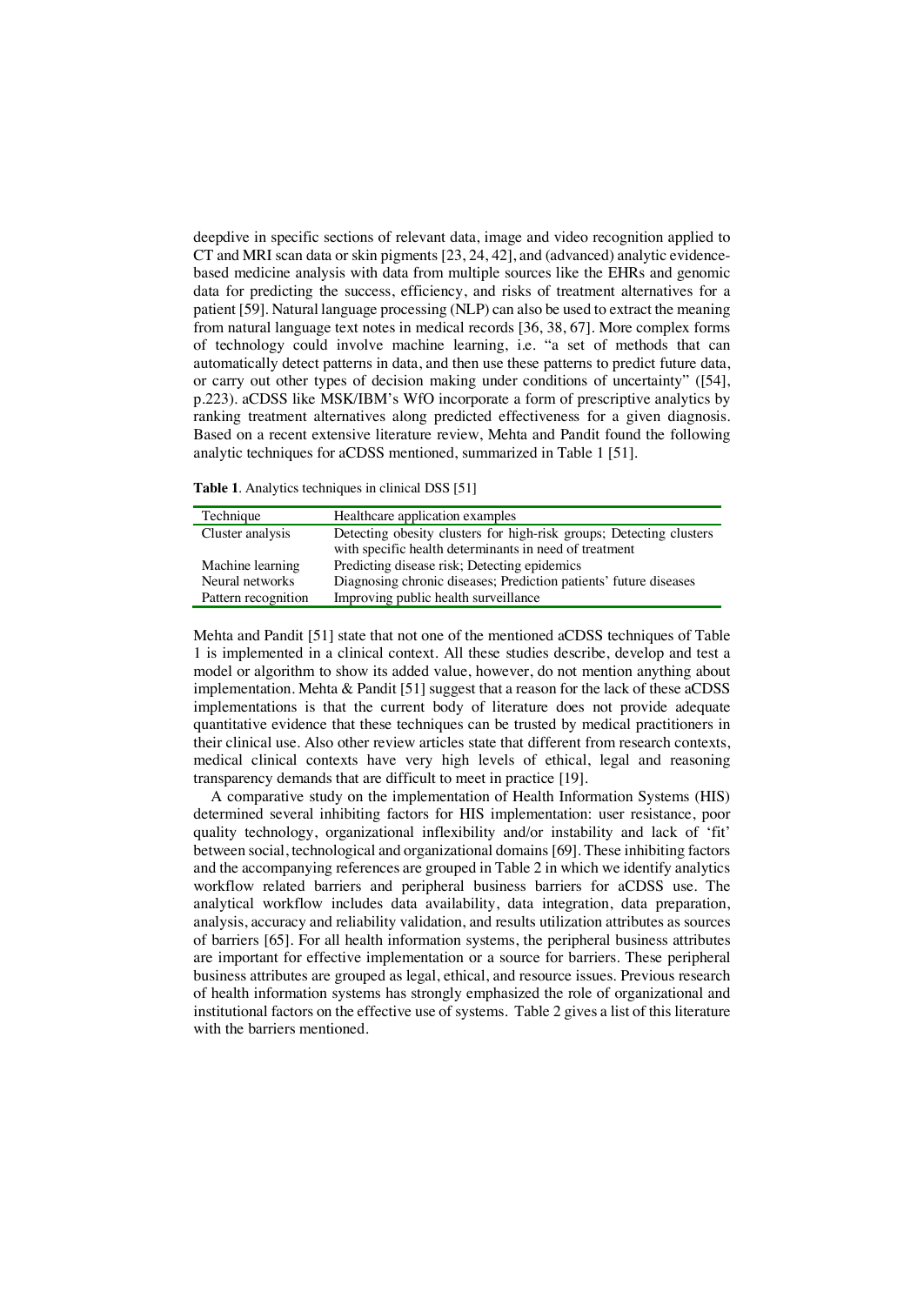**Table 2**. Barriers for implementation of IT in healthcare

| <b>Barriers</b>        | References                                                            |
|------------------------|-----------------------------------------------------------------------|
| Data availability      | [50,63]                                                               |
| Data integration       | Interoperability [18, 56, 64], integrating (un)structured data [8]    |
| Data preparation       | Data structures and standardization [11, 59]                          |
| Outcome transparency   | [7, 59]                                                               |
| Accuracy & reliability | Inaccuracy $\&$ inconsistency [11, 14, 29, 43, 71], limited re-tests  |
|                        | [63], reliability of data [64], inability to assess algorithms $[47]$ |
| Use in decisions       | User resistance [25, 32, 57, 69], usefulness & ease of use [33, 66],  |
|                        | lack of human decision control [35, 48]                               |
| Ethical & legal        | Privacy and confidentiality [30, 32, 37, 77]                          |
| Resources              | Technical & organizational incompatibility $[3, 15, 35, 47, 60, 72,$  |
|                        | 76], scientists $\&$ managers skills [8, 79], organizational change   |
|                        | needs $[9, 21, 33, 41]$ , quality of technology $[4, 45, 58]$ , high  |
|                        | investments [37, 71], data usage knowledge [71]                       |

McNut et al. [50] and Rumsfeld et al. [63] claim that analytics has great promises for the fields of oncology and cardiovascular diagnoses and treatments respectively, but that these promises only can become realized when sufficiently large and reliable datasets are available. Unfortunately, this is difficult to achieve. For realizing such large data sets hospitals will have to share their data [18, 56, 64]. Lack of systems interoperability and different data taxonomies prevent such inter-hospital data sharing and thus further structuring and standardization of systems and data is needed [7, 59]. A possibly important new type of data can be added nowadays by natural language processing of informal language that describes patient's status and medical doctor's thoughts. This unstructured data is available via electronic health records (EHR), but accessibility of EHR data for analytics is legally and ethically complicated and classifying natural language in medical terminology is still not very reliable [8]. Besides of all these analytical workflow challenges, aCDSS are also difficult to use from the perspective of the medical practitioner. Medical practitioners are especially concerned regarding the accuracy of classifications and predictions when the data sets are too small [11, 14, 29, 43, 71] and the algorithms used are non-transparent or incomprehensible [47]. Intransparency of algorithms may result in feelings of loss of reasoning control which is unacceptable for medical professionals during their diagnosis and treatment decision making [19, 35, 48]. Experiences with unreliable registrations in patient files also do not contribute much to trust in aCDSS [64]. Consequently, the literature has extensively reported about medical professional resistance against not well proven technology [27, 34, 60, 72] and perceptions of low usefulness of new technologies [35, 69]. Many of the reasons for not trusting and resisting aCDSS are not technical or psychological (i.e. the medical professionals risk perception) but are rooted in ethical, legal, and managerial requirements being insufficiently met. For example [1, 5], report about the very large and complex medical privacy issues in patient data sets. Finally, also the actual realization of a clinical aCDSS requires new knowledge, expertise and training in use and interpretation of results and new IT personnel that can give the proper support and use conditions. Given the increasing costs of healthcare these extra resources are difficult to fund.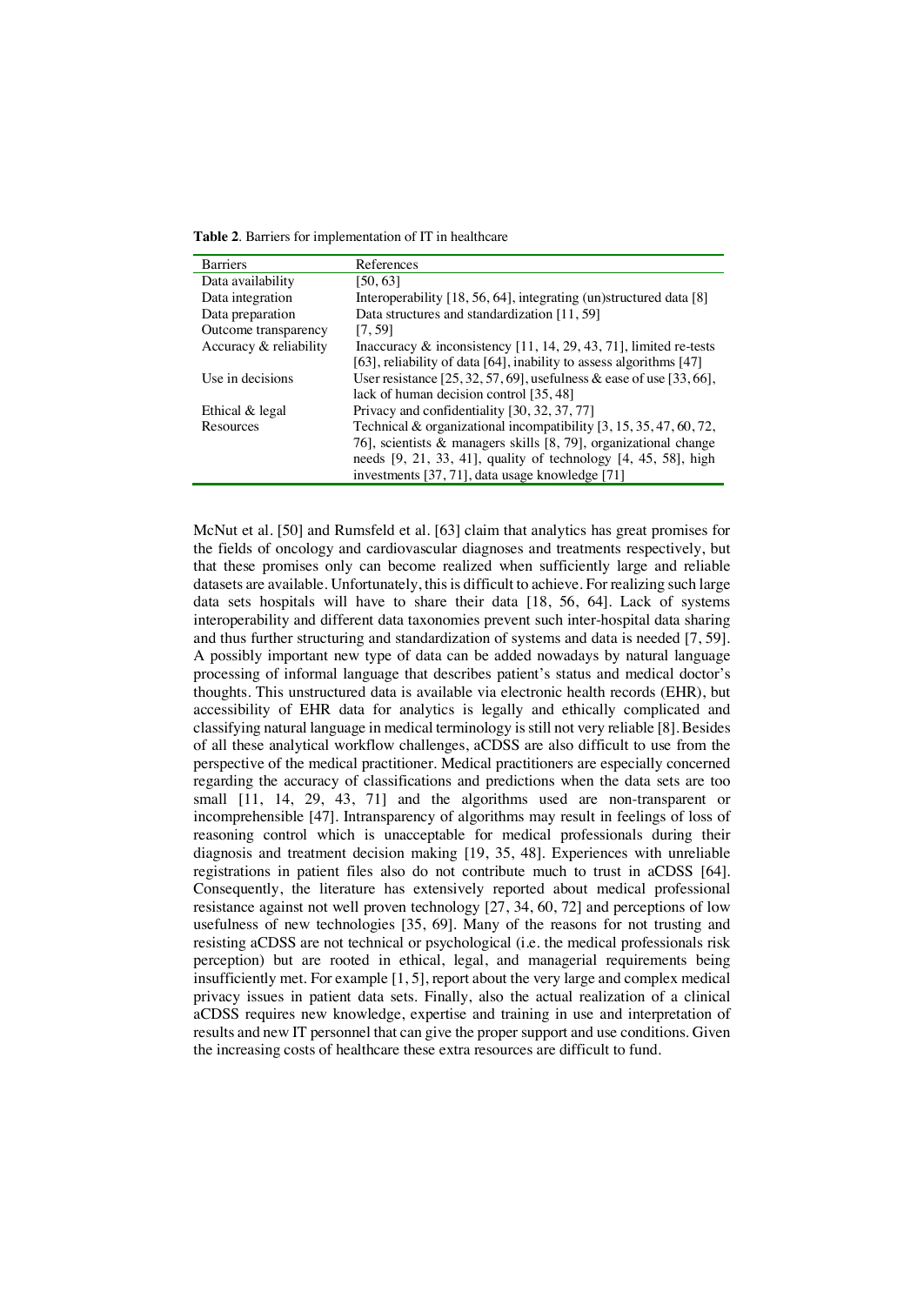# **3. Methodology**

As stated in the research questions, this research wants to register the stakeholders' perceptions of barriers and solutions for a concrete implementation of an aCDSS. To realize this, we have selected a case for which key stakeholders were willing to participate in this study. We first describe this case in the following subsection, after which we go in details about the stakeholders, our interviewing technique, and our analyses.

# **3.1. The BD4SB case study**

The Utrecht University Medical Center (UMCU) initiated the Applied Data Analytics in Medicine (ADAM) project in spring of 2017 to make healthcare more personalized with analytics in collaboration with external partners such as Siemens, Philips, SAS, and Accenture. This is a hospital-wide project with a special team of clinicians and data scientists and is supported by the board of directors. ADAM enables pilots from four departments within the UMCU, among which the BD4SB pilot within the Neonatology department that cares for premature babies. Babies that are born too early are sensitive to infection. Regretfully, treatment with invasive procedures, such as intravenous lines, blood samples and ventilation are all potential entry points for bacteria and add to the risk of illness. The BD4SB project focuses on the treatment of sepsis. The Neonatology department wants to know as early as possible when a patient will become ill and what treatment is most appropriate. The current healthcare process is as follows: (1) the physician suspects an infection (e.g., skin color change, blood pressure or temperature instability), (2) the physician takes a blood culture, (3) this blood culture is examined for bacteria in the laboratory, and (4), when the culture is positive, the blood is examined by gram staining (bacterium are colored to make them visible under the microscope to identify the species). This whole process can take up to 48 hours which can be crucial in the development of the infection and the administration of antibiotics. Not administering antibiotics must be considered carefully since sepsis has negative consequences for the patient, however, administering antibiotics can also have negative consequences such as an increased chance on other diseases as asthma, cancer, intestinal diseases or obesity.

The BD4SB aCDSS aims to support the physicians when they consider administering antibiotics. The aCDSS focuses on predicting with a minimum of false negatives. False negatives are the most dangerous situations because the advice is not to give antibiotics when it is needed.

The BD4SB CDSS uses different data sources from the database of neonatology which consists of 6,000 children born between 24 and 32 weeks. This data originates from several systems whose data must be integrated and prepared within data management before analysis. The model development method applied for analysis is a 'gradient boosting' technique which is a form of predictive machine learning.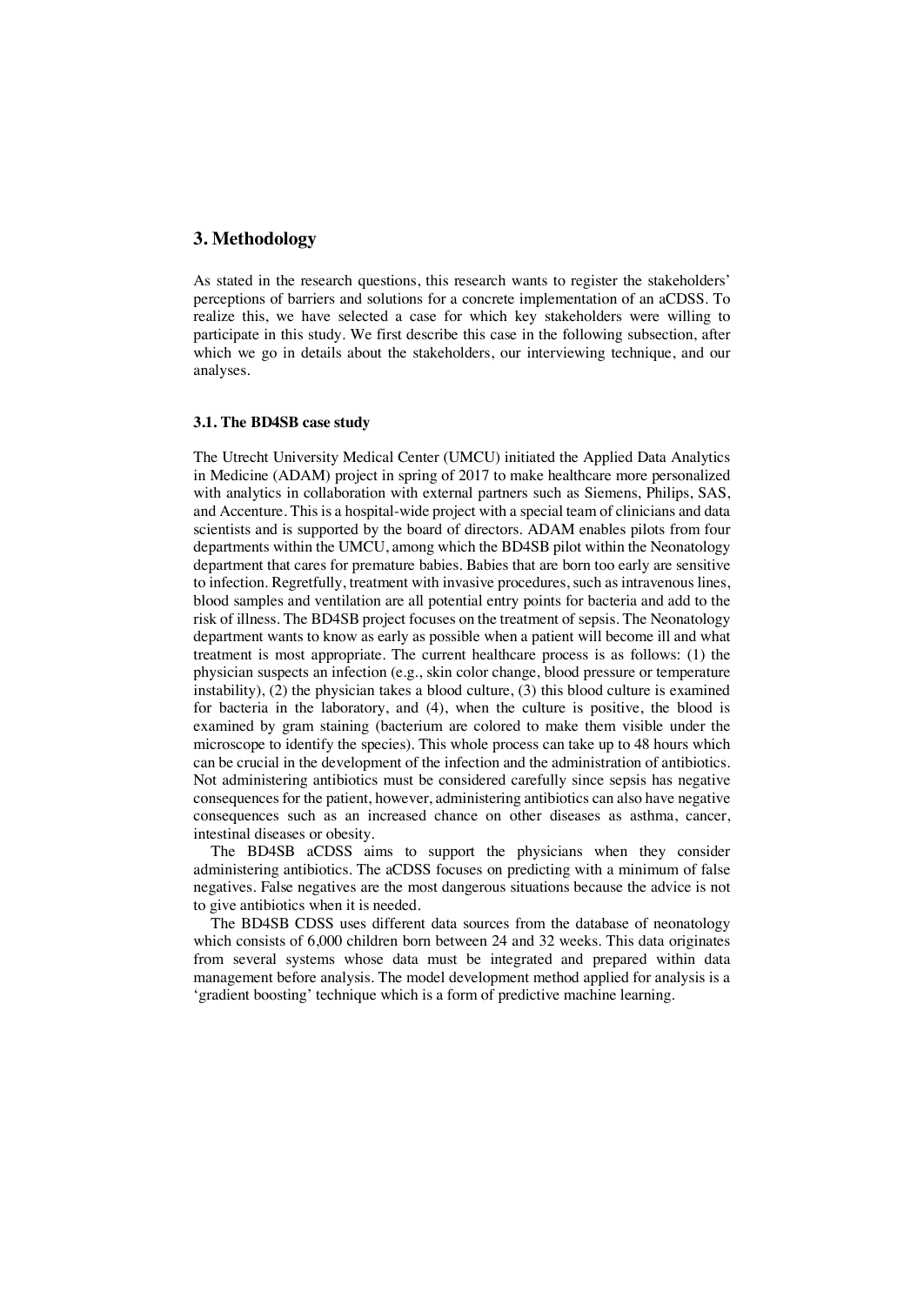#### **3.2 Data collection techniques**

We first identify the key expert stakeholders and next ask them about barriers and possible solutions. We fully transcribed the recorded interviews of our informants. Within this study the stakeholders concern the individuals or groups that affect the implementation process of the BD4SB CDSS. The stakeholders are listed and described in Table 3. The respondents were visited or approached at an event.

**Table 3:** BD4SB stakeholders and respondents description

| Nr.             | Expert stakeholder respondent description                                  |
|-----------------|----------------------------------------------------------------------------|
| R1              | Ex-chairman of the board of AMC                                            |
| R2              | Director ADAM and ambassador e-health & big data, UMCU                     |
| R3              | Business development manager EHR data platform, CERNER                     |
| R4              | Physician and clinical owner BD4SB, UMCU                                   |
| R5              | Professor & education director health informatics hospital, AMC            |
| R6              | Physician and clinical director, Vitaalpunt                                |
| R7              | Healthcare director, SAS                                                   |
| R8              | Senior technical consultant, SAS                                           |
| R9              | System engineer healthcare, SAS                                            |
| R <sub>10</sub> | Ex-physician and senior sales executive healthcare, SAS                    |
| R11             | Ex-physician and data scientist, UMCU                                      |
| R <sub>12</sub> | Physician and clinical owner BD4SB, UMCU                                   |
| R13             | Program manager ADAM, UMCU                                                 |
| R <sub>14</sub> | CEO business intelligence organization healthcare, Vektis                  |
| R <sub>15</sub> | Managing partner CDSS developer, Finaps                                    |
| R <sub>16</sub> | Ethicist and member medical ethical commission, UMCU                       |
| R <sub>17</sub> | Business engineer CDSS developer, Finaps                                   |
| R <sub>18</sub> | Research methodologist, UMCU                                               |
| R <sub>19</sub> | Inspector e-health, inspection healthcare                                  |
| R20             | Ex-physician and analytics entrepreneur                                    |
| R21             | IT/ICT manager, UMCU                                                       |
| R <sub>22</sub> | Clinical CEO notified body, Dekra                                          |
| R <sub>23</sub> | Projectmanager data registration national federation of academic hospitals |

This research uses semi-structured interviews which provide openings for a narrative to unfold while also applying questions based on the literature review [28]. The unscripted narrative enables the researcher to explore the respondents' expertise. To structure the questions in relation to the BD4SB implementation plan, this study applies the 'laddering technique'. This results in a categorization and content analysis of the connections between attributes, consequences, and values experienced by stakeholders. The laddering technique aims at finding the means-end associations in the mind of the respondent by a focus on attributes, the consequences and values [10]. Skytte and Bove [68] define 'attributes' as "... the product, i.e. its features, and its components parts, process or activities" (p.6). The 'consequence' level entails asking a respondent how an attribute or activity has or will influence him or her. The consequences are "…. the outcomes produced by the attributes" ([68], p.5). The last stage of the hierarchy entails 'value', i.e. "... preferred end-states of existence" ([68], p.5). The respondents were asked to describe features, components, processes or activities of the BD4SB CDSS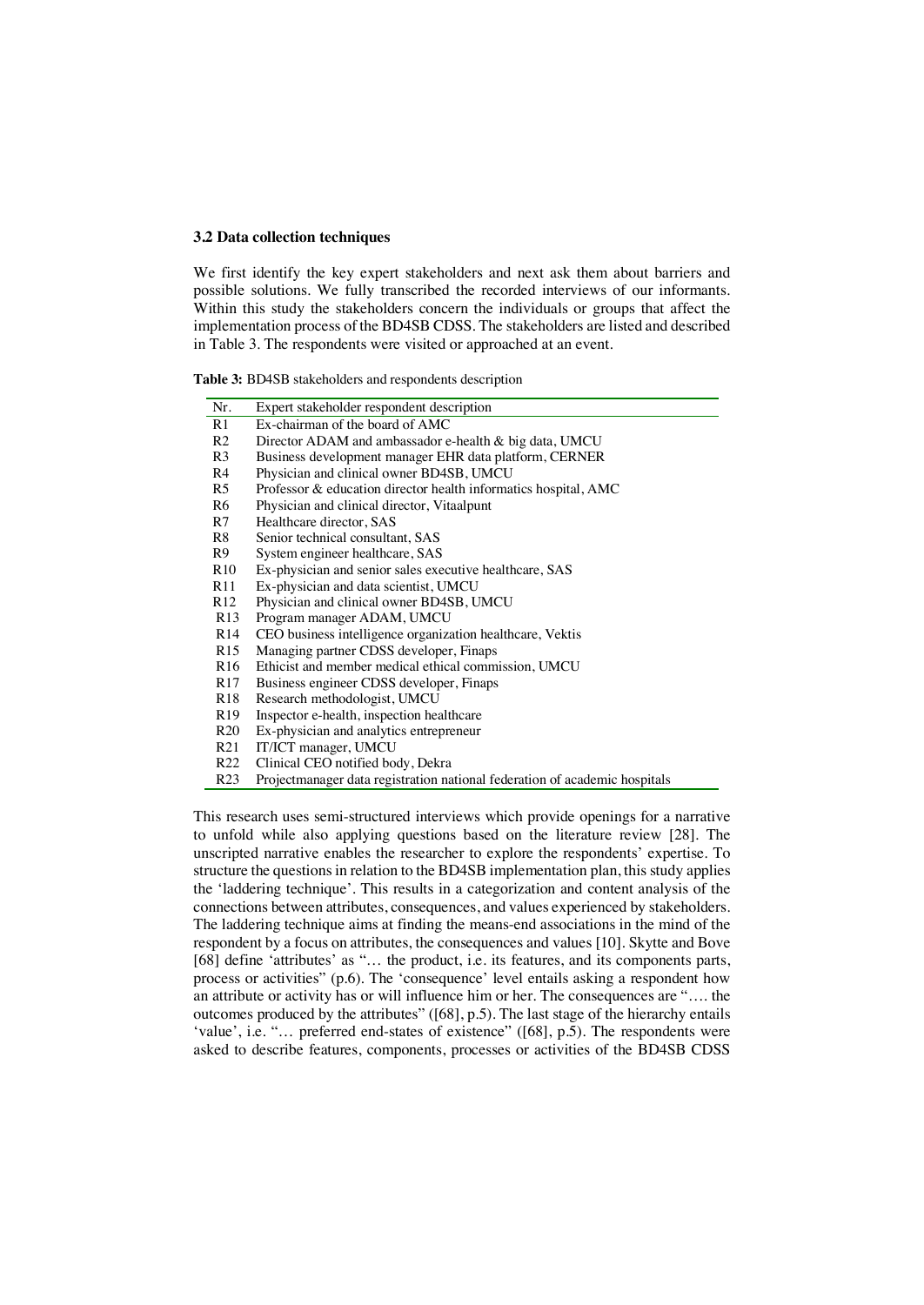and describe their consequential barriers, which we next categorize by the list of barriers of Table 2.

#### **3.3 Data analysis**

The data from the semi structured interviews is analyzed via coding with ATLAS.ti, a qualitative data analysis and research software. The codes are categorized within the barriers and solutions for implementing BD4SB for each attribute. The full coding scheme is available upon request. Since the respondents are experts on each subject, an attribute/subject will often only be discussed with one respondent (e.g. ethicist, methodologist or e-health inspector) and statements cannot be supported by other respondents. However, some attributes/subjects are discussed with multiple respondents. When two or more experts share an opinion on a certain subject this will be considered as a reliable result. When a result is based on the opinion of a single person, the result will be triangulated by comparing it with data from multiple investigators, research methods and theoretical perspectives [17]. However, triangulation is not always possible and when this is the case, the result will be considered indicative which will be clarified in the text.

The interviews are recorded, transcribed and sent to the specific respondents who are given the opportunity to give feedback and corrections in the transcript which will be incorporated in the definitive results by the researcher.

# **4. Results: BD4SB barriers and solutions**

In this section, we present data for the six analytics workflow attributes of Table 2 (availability, integration, preparation, analysis, accuracy and reliability and use) and the three peripheral business attributes (ethics, legal and resources).

### **4.1 Data availability**

The current data warehouse is not designed to make data available within a short time span since it is designed for research which does not require data availability within a short time span. R11, ex-physician and data scientist UMCU, gives two causes of this phenomenon:

**R11**: *"Firstly, some data producing machines within the UMCU are validated and CE approved for research and not for healthcare which is needed for BD4SB, a new CE approval of the data warehouse is required to realize this transition. Secondly, data source HIX (EHR) is currently updated once a day, however, only converted to usable input for analytics once a week."*

A possible solution to execute the BD4SB CDSS analytical process within 24 hours would be a single hospital wide critical data layer according to R12.

**R12 (clinical owner BD4SB):** *"All the data the CDSS requires can be extracted from the hospital wide critical data layer for analytical proceedings by means of an API call. This data layer collects patient specific data from each individual by means*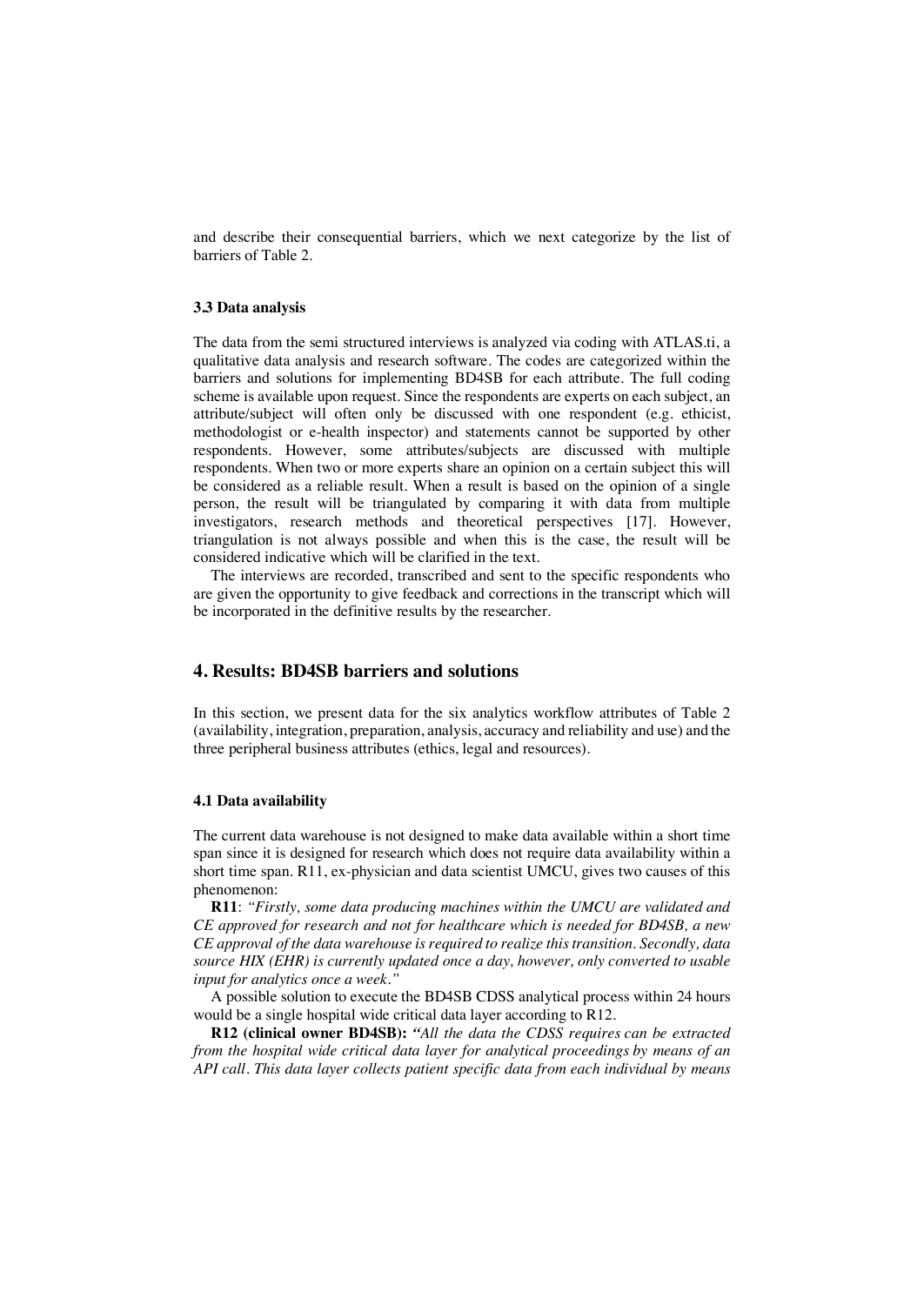*of patient ID. We need this step or else we will still be looking at retrospective data. This data layer is currently under construction, technologically feasible, however, realization depends on commitment and budget."*

This layer would automatically collect, integrate and prepare the data from different data sources.

# **4.2 Data integration**

**R12 (clinical owner BD4SB CDSS):** *"There is no automated process that collects data for analysis and makes it available to other solutions, all the data is still in its original source and has to be extracted and integrated manually by somebody to enable the following analysis."*

Hence, the BD4SB CDSS functions well in the R&D environment but encounters hurdles for implementation in a clinical context. R12 and R15 (managing partner CDSS developer) are aware of database permission hurdles and see the single hospital wide critical data layer as a solution. Additionally, R8 points at a need for data protocols:

**R8 (Senior technical consultant SAS):** *"Data protocols describe among other things what data was used, where the algorithm was developed, which version it was and how it should be utilized. This increases the controllability and auditability. They are not used currently. Every system generates its own data in a way that is most easy for this system. Which is not wrong of course. Only when you want to join the data from these systems, you might realize that you should have done it in a different manner."*

### **4.3 Data preparation**

According to R12, clinical owner of BD4SB, data preparation and interpretation of data input are an ongoing process since the algorithm constantly detects new relationships between different variables.

**R12:** *"We collected all the data but did not know for sure if all the data was accurate. Let's take the rhesus factor. In the model this factor seemed to be an important predictive factor. I asked our infections specialist about the variable and they told me it might be possible that a baby has more infections when he/she is rhesus negative. Still struggled by this relation, I asked for the data and found out that it was the rhesus factor of the blood donor instead of the patient that was influential. A baby with the infection will receive more transfusion, this is logical and hence not per definition a consequence of the rhesus factor. This shows that we continuously have to look carefully at the data we use in the CDSS."*

According to R11 and R12, it is impossible to fix all the data preparation hurdles in advance, it requires constant evaluation by medical experts. It is important to involve clinicians within the data science team to continuously assess the context and relations among variables.

The data quality in healthcare in general suffers from inaccurate registration according to R8, R11, R13 and R15. This problem is solved at the UMCU by means of automated data preparation proceedings constructed by the BD4SB CDSS developers. However, it is likely that this inaccurate registration is still apparent at other hospitals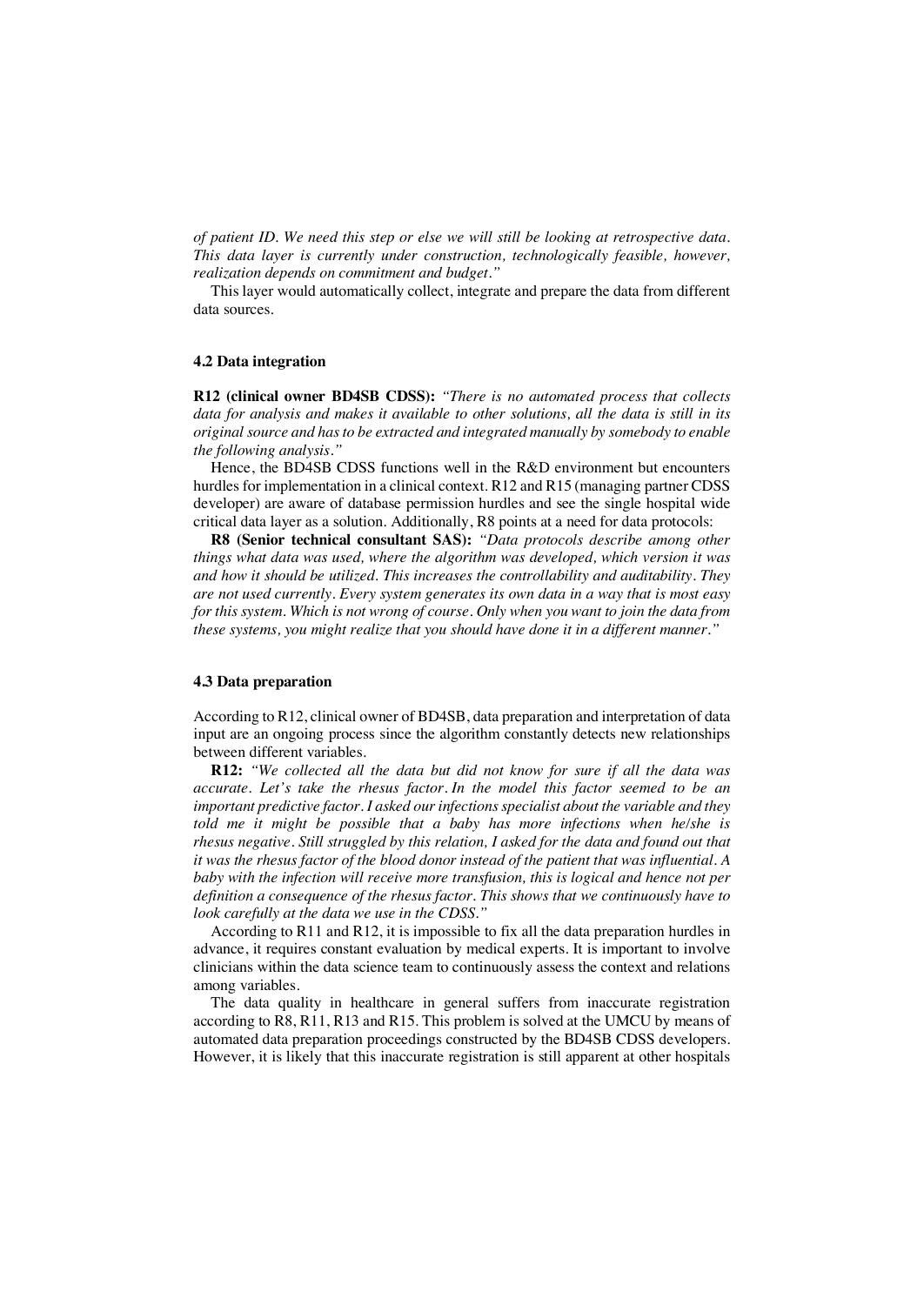which negatively influences the external validation proceedings for BD4SB. R5, R6 and R13 state that the inaccurate registration is partially caused by the high registration load within healthcare and users' inability to see the benefits of registration.

**R5:** *"I believe that a lot of professionals are not satisfied with the registration load whereas it still is not possible to benefit from this registration."*

R23, program manager 'registration at the source', states that there is an increasing need for registration in healthcare for quality measurements, benchmarks, management information, research and epidemiological purposes but,

**R1:** *"There is a tension between how we can standardize the systems input and how can we keep the input requirements user friendly, this is still not solved accordingly."* 

R2, R12, R13 and R18 propose that hospitals join forces to make agreements on registrations, these forces should consist of medical professionals as well as information professionals according to R13. These agreements would focus on only registering clinical valuable information. Aligned with this need, the national federation of academic hospitals (NFU), started the project 'registration at the source' to develop and implement healthcare information building blocks (HIBB). According to R21, IT/ICT manager UMCU, the HIBB should remove hurdles experienced by different registration formats among hospitals. The Dutch government supports HIBB by recognizing it as the healthcare information exchange standards for the Netherlands within the 2018 bill for the 'digitally exchanging healthcare information' legislation. However, according to R23, it is unclear when the legislation will be constructed and vindicated. Still, according to R21 and R23, this legislative support from the government would benefit the implementation of HIBB. Furthermore, the implementation of the HIBB is currently not obligatory and the responsibility fully lies with the hospitals and the EHR suppliers.

### **4.4. Analysis attribute**

The transparency of the data analysis is essential, according to R10.

**R10:** "*The analytical process often requires transparency. For example: which algorithm was used six months ago, which data was used and who entered or changed the data, were they entitled to do so, does the data sources supply the required quality or how it was analyzed. If a physician stands in front of a judge, he/she must be able to exactly explain how the process was executed.*"

The BD4SB project team is aware of these requirements and can meet them according to R8, R11, and R17. However, it is not clear if this meets the standards for CE approval.

R17 (business engineer developer BD4SB CDSS) states that the gradient boosting technique within the BD4SB CDSS can show the decision tree which visualizes the decisions process within the analysis. Additionally, according to R11 and R17, the model can quantify the impact of each variable by a Shably value for each of the 50 variables within the analysis of BD4SB CDSS by values ranging from  $-1$  to  $+1$ .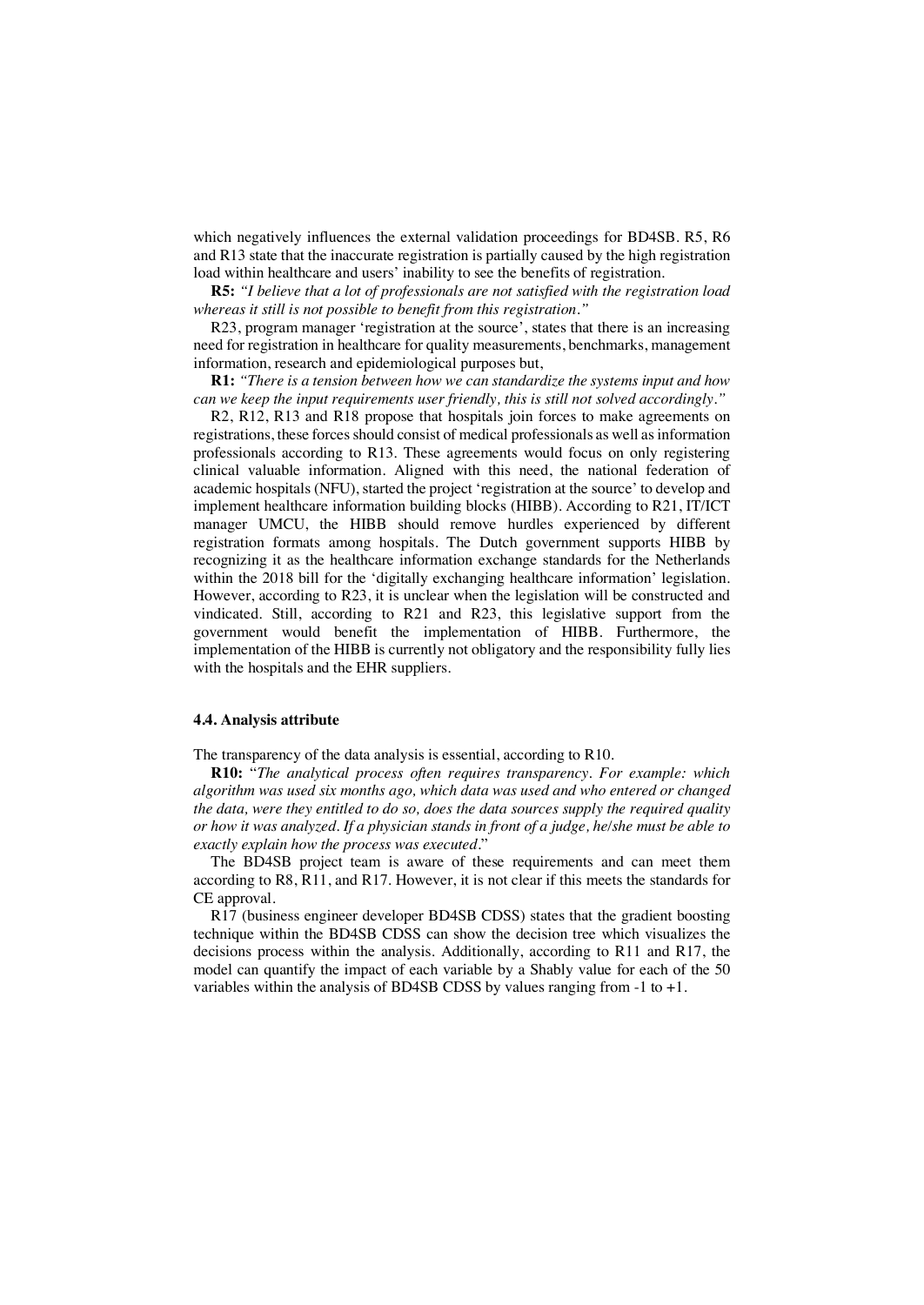#### **4.5. Accuracy & reliability attributes**

**R12 (clinical owner BD4SB):** *"The negative predictive value of the algorithm meets an acceptable threshold, we chose a threshold of 75%. However, the system still misclassifies some patients because they had other symptoms or something special, only 6 of the 500 children. This is not much, however, if all 6 babies die, this is hard to explain, of course."*

Optimizing the accuracy of the CDSS remains an ongoing process. However, R7, R10, R11, R12, R17 and R18 state that this is at an acceptable level and thus does not withhold the BD4SB CDSS from implementation.

Choosing the correct result format still requires a study by means of expert meetings and interviews accompanied by retrospective case studies according to R11 (exphysician and data scientist UMCU) and R12 (clinical owner BD4SB). These expert meetings or interviews will focus on the influence of the format on the users' decision making.

#### **4.6. Utilization attribute**

Physicians show resistance in using CDSS, because of several reasons: (1) an algorithm intervenes with the physicians' right to exist which is based upon his/her knowledge, (2) the responsibility of a physician is high, and (3) physicians often distrust algorithms. Consequently, physicians are hesitant in taking advice from an algorithm providing external knowledge.

**R20 (ex-physician and analytical entrepreneur):** *"Physicians often feel that they add unique value when they do something unique for an individual patient. They want to feel like their intelligence adds something on top of everything else, this seems to be part of their psychological makeup. Many physicians hope to be a sort of Dr. House. However, it is clear that working strictly from guidelines and protocols delivers the best possible care - variation added by physicians reduces the outcome for the patient and thus destroys value most of the time. CDSS technology enforces strict working according to guidelines and thus may deprive physicians from their sense of added value. This perhaps is the single biggest reason why working with CDSS technology is so slowly being adopted - it makes physicians feel less valuated."*

**R13 (Program manager ADAM):** "*It does not matter if the algorithm says to intervene or not to intervene, the physician is always responsible and therefore hesitant in using these systems*."

**R10 (ex-physician and senior sales executive healthcare SAS):** *"Trust is another important aspect. A physician must be able to trust the CDSS when something goes wrong. When a complaint is made, a hospital/clinician has to justify every step within the treatment process."*

The trust in the CDSS must be from such level that the physician finds it a substantiated source to deviate from his own choice (R10, R11 and R20). According to R20, ex-physician and analytics entrepreneur, physicians used to trust their own emotional certainty for decision making and now must trust a machine. This is something a physician must accept for analytics to succeed in healthcare according to R10 (ex-physician and data scientist UMCU).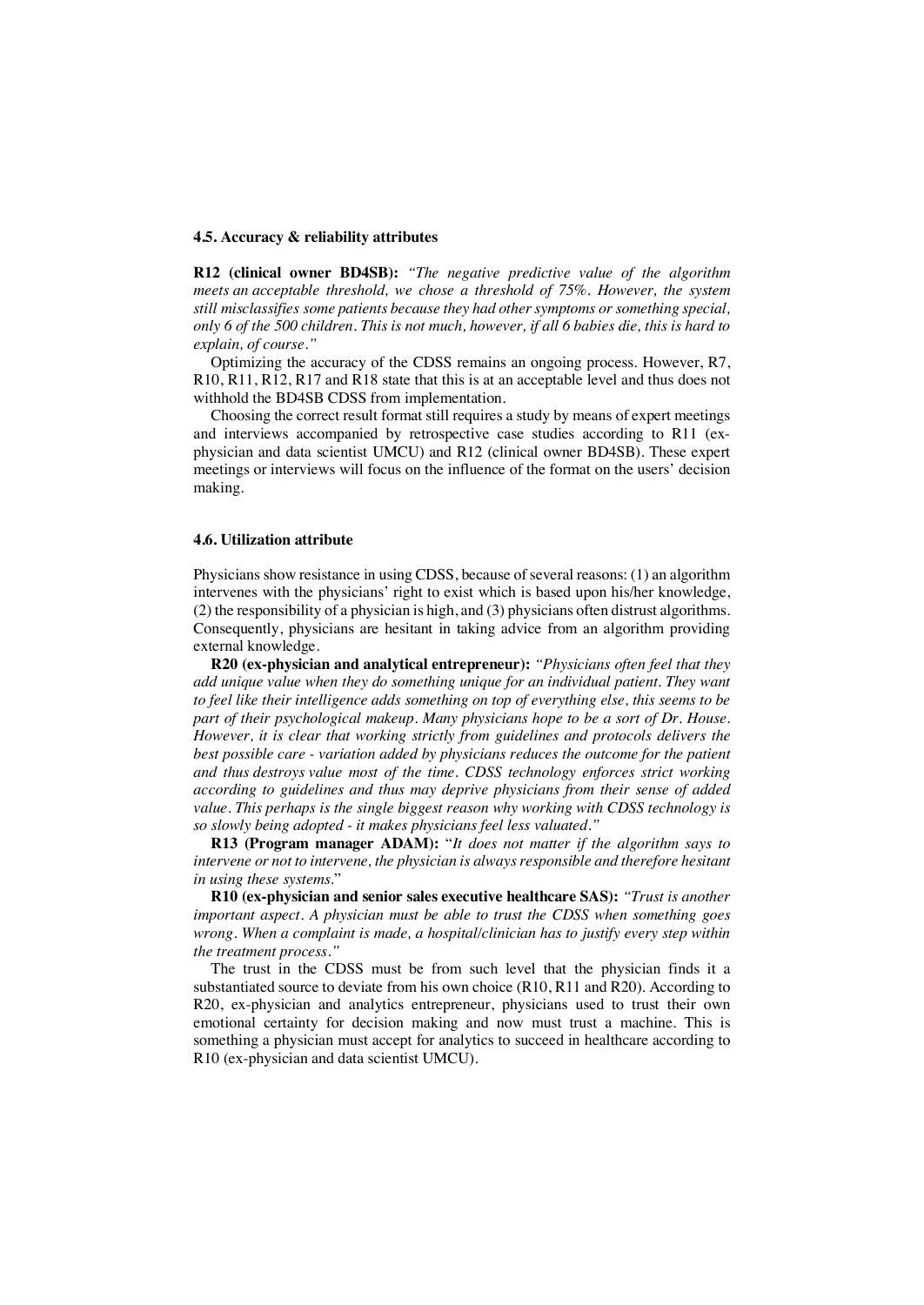**R7 (healthcare director SAS):** *"Hospitals have another problem. A cultural problem, the physicians are too distant from the IT department. I believe IT gets insufficient priority to realize these analytical projects."*

According to R7, the physicians are too distant from the IT department which implicates there is insufficient knowledge on utilization of IT by physicians. According to R2, R11, R12, R13 and R14, involving physicians within the development stage of the analytical CDSS will be beneficial for trust and acceptancy of an analytical CDSS.

**R11 (ex-physician and data scientist UMCU):** *"We create awareness with physicians by expert meetings in which we discuss how we created a model. It is important to bring along a group of physicians within this process or else you will get the 'not invented by me syndrome'.* 

Additionally, R1(ex-chairman board AMC), emphasizes to involve technical and non-technical savvy physicians. Usually, only technical acquainted physicians take part within these kinds of projects, however, it is essential to extract feedback from the less technically acquainted physicians. Furthermore, R1 suggests that it is important to include the patients within the development process and according to R8, R9 and R12, trust is created by means of understanding of the decision process within the BD4SB CDSS.

**R8 (senior technical consultant SAS): "***The user adoption process can be strengthened by using patient cases from the past and let a physician decide and the model decide, so they can compare results afterwards. These kinds of tests could benefit the physicians' trust in a CDSS."* 

According to R11, R13 and R20 utilization of analytical CDSS could be kickstarted by incorporating the CDSS within a protocol. This would create a more trusted environment for usage of the analytical CDSS. Protocols require the physician to justify why he/she did not follow them because a protocol describes the standard proceedings that physicians usually apply according to R20, ex-physician and analytics entrepreneur. However, incorporating an analytical CDSS within a protocol is not something that is easily done because it requires a clinical trial according to R13 (program manager ADAM), as is the case in the CE approval process, and is time consuming since it requires publication of a scientific article on the appliance of the CDSS within a peer reviewed journal which can take up to years according to R11, exphysician and data scientist UMCU.

## **4.7. Ethical issues**

Whereas the full responsibility for medical decisions lies with the physician, R16 states that there is a certain kind of moral responsibility that lies with the developer.

**R16:** *"If an algorithm makes a mistake or if a device makes a mistake, the developer is partially responsible since they built this into the algorithm, when there is a causal link between the mistake and the algorithm. There is a difference between legal and moral responsibility. I do not know the legal side, but in my view the moral responsibility lies with the developer."*

Developers are hesitant within this area since society holds higher standards for technology than for humans which is remarkable since humans often make more mistakes which we forgive more easily than technology mistakes (R16). With the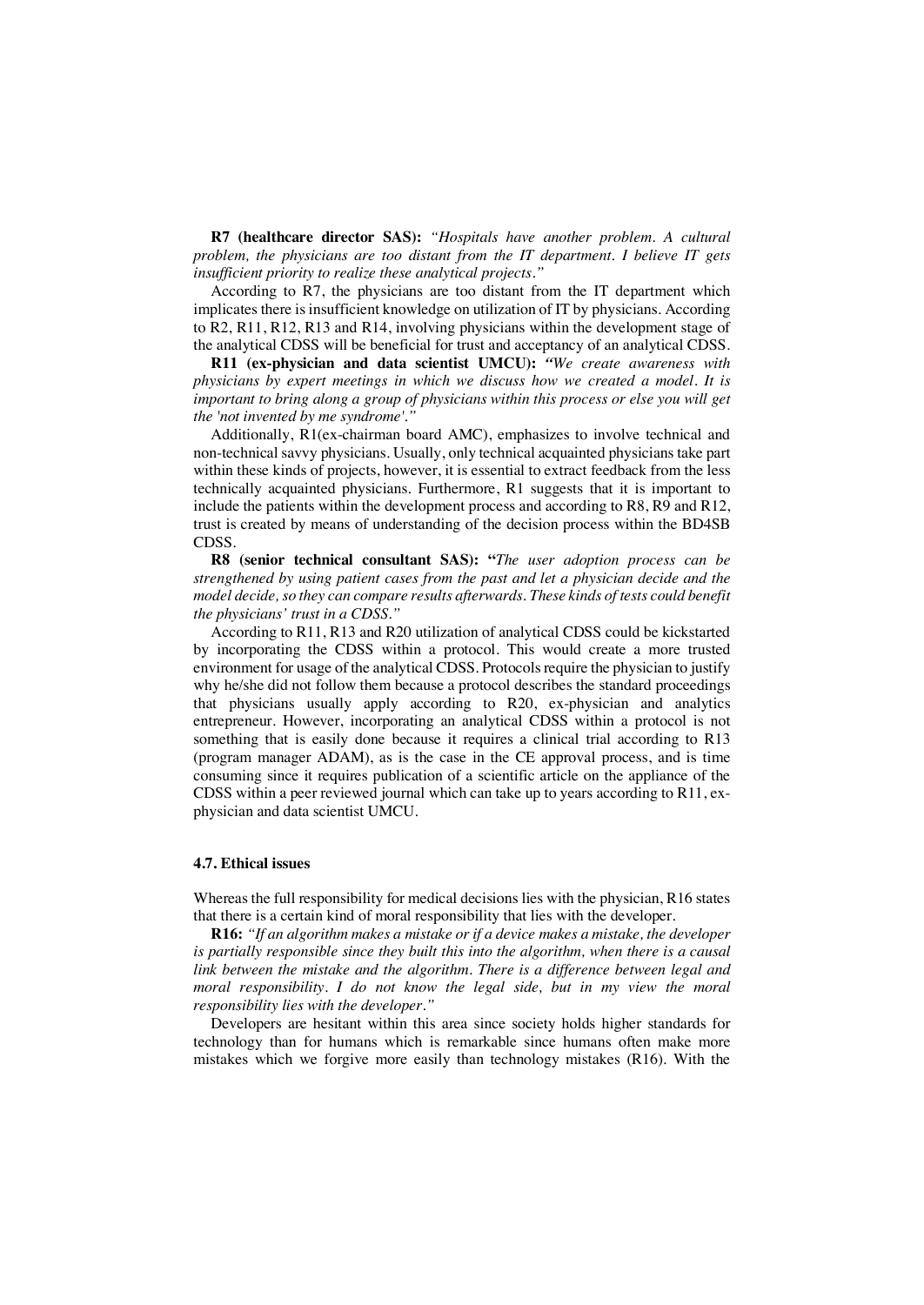introduction of an CDSS such as BD4FB, the traditional decision process will change since the physician and patient are accompanied by a third party which moves the proportion of decision making. This shift and the exact consequences for decision making are still unknown and should be clear before implementing the BD4SB CDSS according to R16, ethicist UMCU, and R20, ex-physician and analytics entrepreneur. A related study should describe new authority routes within decision making with an analytical CDSS which could take years to implement according to R20, ex-physician and analytics entrepreneur.

# **4.8. Resources**

Every medical device, as BD4SB CDSS will be, must have a business case in which it describes the financial added value and/or improvement in quality of care. BD4SB is not able to directly save costs since the antibiotics are not expensive, the added value is in improving the quality of care by (R17).

**R17 (Business engineer CDSS developer):** *"It is not clear if the improvement of care is worth the costs of data scientists, medical trial, infrastructure and maintenance of the BD4SB project."*

**R13 (Program manager ADAM):** *"The validation process for BD4SB is unclear which makes the budget for implementation unclear."* 

As the BD4SB project approaches the implementation stage it becomes more important to quantify the business case which is complex since it is largely dependent on the validation design which remains unclear.

Allocating budget for implementing the BD4SB CDSS is a large barrier for implementation according to R13 and R17. Without resources it is not possible to implement the BD4SB CDSS, hence it is an important barrier to overcome for which there are no solutions proposed.

## **4.9. Legal issues**

BD4SB CDSS must be CE approved which shows that it meets the European requirements for software as a medical device. This CE approval process requires: (1) describing intended use, (2) medical device classification, (3) quality management system (QMS), (4) technical files, and (5) a clinical evaluation report (CER). The related five documents must be assessed by a notified body to obtain the CE approval and ISO certificates for a medical device (Emergo, 2018).

The Medical Ethical Assessment Committee (METC) assesses medical trial requests for the clinical evaluation report based upon the legal framework within the WMO (law for medical research). However, according to R16, ethicist and member METC, there is no clear legal framework for a predictive algorithm within the WMO. The lack of related legislation within the WMO would require the METC to assess a medical trial requests outside the legal framework which makes it complex according to R16. Furthermore, within this medical trial request, the requester must hand in a risk assessment.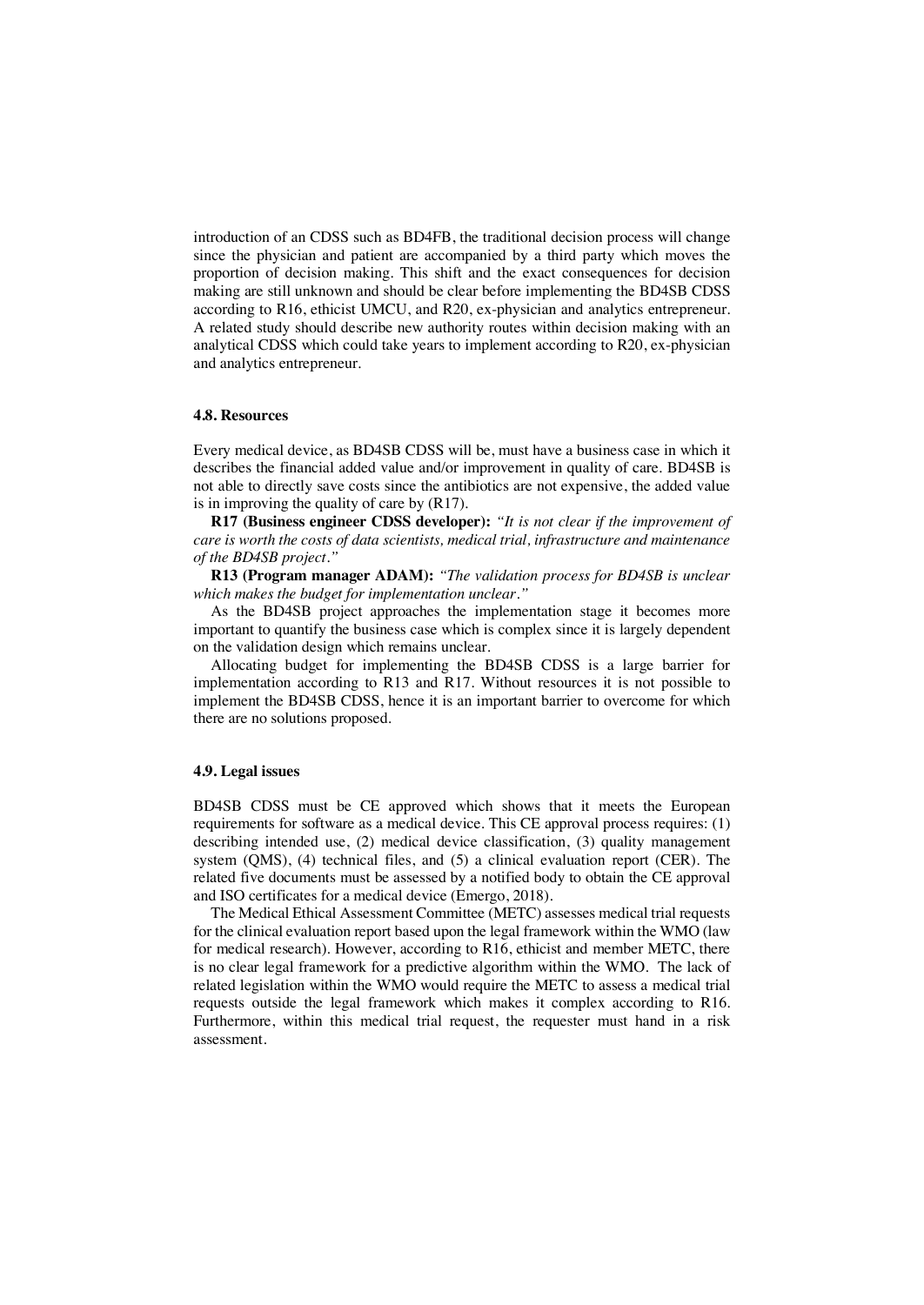**R11 (physician and data scientist UMCU):** *"CE approval requires the description of risks when it goes wrong for which you need a test period. To execute this test period, you need to deliver a risk assessment to the METC, this is a vicious circle."*

This vicious circle implies that there is insufficient historical clinical research on predictive algorithms to construct a risk assessment. The BD4SB team currently aims to construct a risk assessment with retrospective patient data, however, it is not certain if the METC approves this. Also, legislation only states to execute a good risk assessment, there is no specification on requirements for predictive algorithms within such an assessment (R17, business engineer developer CDSS).

According to R19, inspector e-health, the EU is currently developing norms for artificial intelligence which are also applicable to analytical CDSS. These norms could also give more foundation to the METC within the medical trial approval since it provides a greater understanding within a legal framework.

R19, R20 and R22 state that the legislation involved for the CE approval of software as a medical device is a grey area. According to R19, e-health inspector, the new legislation for medical devices in 2020 (MDR) gives more clarity on the requirements for software as a medical device to developers. However, R19 states that the concrete text within the legislation does not limit the incorporation of an algorithm as BD4SB as a medical device, however, the notified bodies interpret the text within the legislation to construct specific requirements and to apply within the CE approval process of these medical devices. These notified bodies generally do not share the specific requirements because they are government recognized organizations and no consultancy organizations.

The specific requirements for the CE approval process of analytical CDSS remain vague to developers:

**R22 (global clinical director notified body):** "*In general it is very hard for developers to know what is acceptable for Notified Bodies. Notified Bodies work with internal or external clinicians. Together we conclude if there is enough data that provides us the required trust to give the CE approval. The data that a developer supplies should show that the product is safe, effective and has a place on the market (state of the art)."*

The interpretation of the MDR is still under construction:

**R22 (global clinical director notified body):** *"Dekra (NB) has updated its procedures to the new legislation on European level, the MDR. The inspection healthcar (IGJ) and representatives of other EU member states reviewed and validated the new MDR procedures during so-called joined assessments. Very often during these joint assessments the EU member state representatives had different interpretations of the regulations. Hence, it took 7 years to write the new legislation, then you have a meeting with representatives of a notified body from several countries and the healthcare inspection (IGJ) and they are still discussing what the MDR exactly says. The new legislation leaves some room for interpretation and this was probably done as 100% alignment of all EU member states were difficult to reach."*

The most optimal design for a clinical evaluation study is a randomized control trial (RCT) as exemplified by R4:

**R4 (clinical owner BD4SB):** *"The best way would be a randomized experiment where half will be exposed to the algorithm and the other half not. This is seriously hard, randomizing thousands of patients and the algorithm might be only suitable for*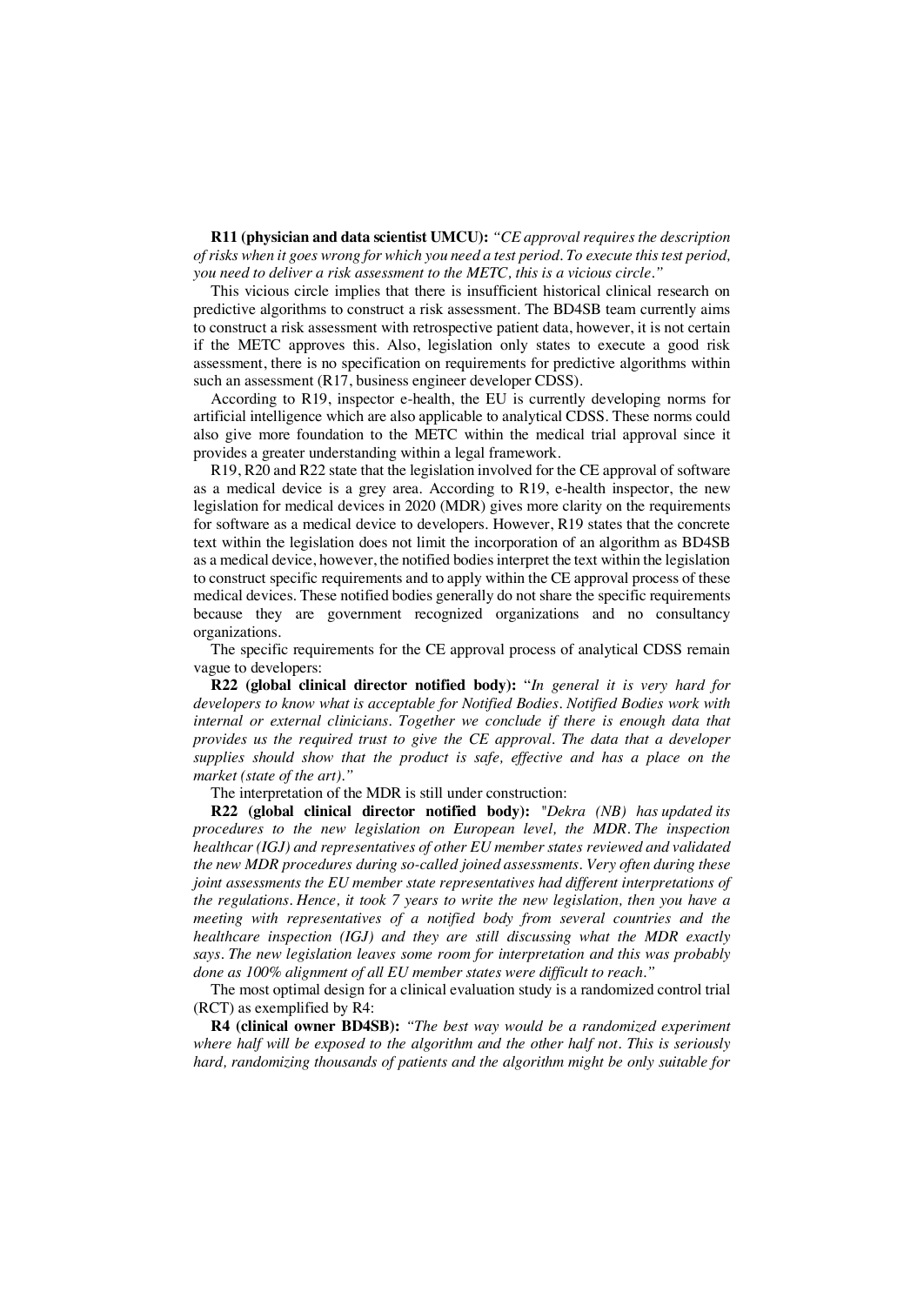*our own population, we have to look at how we can show the clinical relevance without a randomized study."*

RCT is also hard to execute as it is timely, costly, patients might not approve and there is a saying 'One RCT is no RCT' according to R18, methodologist UMCU. Furthermore, R22, global clinical director notified body, states that they want to see more description of the long-term effects of a certain medical device in studies. Due to this fact, R18 states that the RCT is not the most suitable because the innovation changes over time.

R22 states that including a regulatory expert in the R&D team might be beneficial to the CE approval process preparation of the BD4SB project team:

**R22:** *"A regulatory professional within a R&D team involved from step one can think of what Notified Body or food and drug administration (FDA) market approval conditions are. Large companies see this and include a regulatory professional from the concept stage. "*

This implies that including more regulatory knowledge within the BD4SB project team would enable it to meet the notified body requirements based on the MDR easier.

R22 states that next to the MDR in 2020, a database will be made available to developers:

**R22:** "*Eudamed will be the European database that contains significant information concerning the CE approval process (e.g. study protocols, approvals, side effects). Notified Bodies and developers must upload data to this database. This database will give more transparency which helps the developers by looking at the CE approval process of other developers. The Eudamed will officially become available to developers alongside the MDR in 2020."*

### **4.4. Case summary and discussion**

We summarize the found barriers, solutions and peripheral business issues below.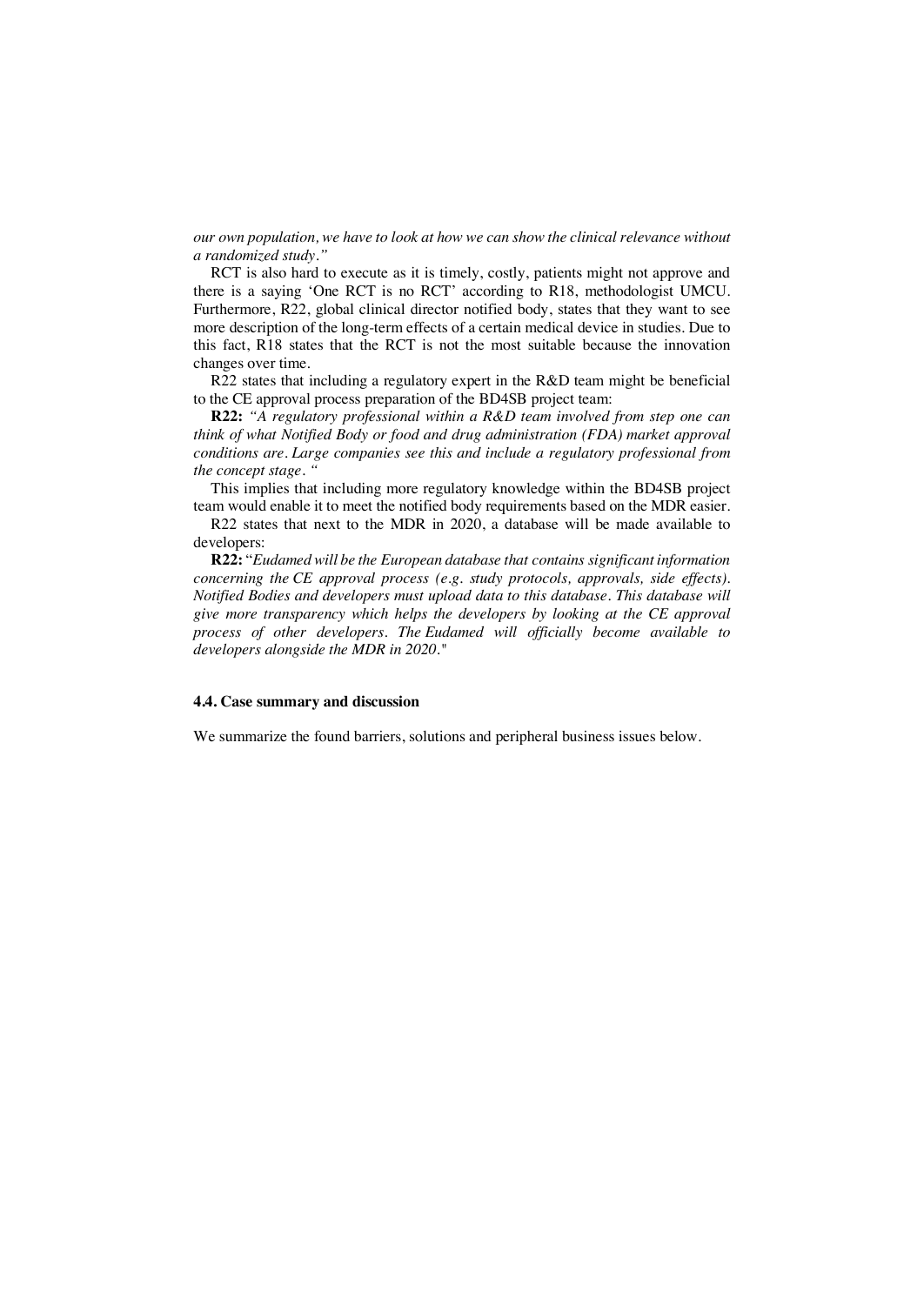4.1 Data availability barrier: data warehouse is unable to produce data timely. Solutions: hospital wide data layer and EHR update.

4.2 Data integration barrier: no complete automatic data integration. Solution: single hospital wide critical data layer and data protocols.

4.3 Data preparation barrier: constant need for new relations, inaccurate registrations, dissimilar registrations among hospitals Solution: involve medical experts in the data science team, standardize registrations.

4.4 Analysis barrier: lacking transparency in analytics. Solution: clear explanations according to CE quality standards.

4.5 Accuracy & reliability barrier: Inconclusive results because of small samples, Solution: increase data sets also by collaborations and data sharing among hospitals.

4.6 Use barrier: user resistance because of autonomy loss, IT department is too foreign from physicians, insufficient positive experience with aCDSS, and predictions have to be based on a too small dataset. Solution: involve physicians and also patients, explain and build trust. 4.7 Ethical barrier: responsibility of IT for the decisions is unclear. Solution: new authority routes needed in medical decision making with some responsibility for the developer.

4.8 Legal barrier: no clear yardstick for assessing algorithms and medical devices approval. Solution: development requirements, evaluation procedures and involve regulatory expert in implementation processes.

4.9 Resources barrier: unable to quantify business case and thus difficult to allocate a budget. Solution: business case development method.

Obviously, many solutions are possible, but they all have a different time frame and sequence of development needed to be realized, and thus planning the implementation in a project is hard. The major peripheral business items need the involvement of complex lawmaking and governmental agencies for solving legal and ethical issues, business case development in collaboration with health insurance firms, and the development of new roles for IT experts in the health value chain, which all may take at least one year. However, these peripheral business issues are difficult to settle without a clearly developed concept of an aCDSS in which medical professionals can be convinced about its usefulness and the aCDSS can be developed free from errors and risks. For not getting stuck in a chicken and egg dilemma, an aCDSS needs development as a proof of concept for the peripheral business actors. After this concept is well developed by incentive (research) funds, the legal and ethical issues may become clearer and can be solved (if it cannot, the project will stop). When the legal and ethical issues are solved a business model can be created with insurance firms and the aCDSS can be rolled out to other hospitals. Figure 1 shows the BD4SB barriers and solutions as boxes and ovals respectively within the analytical CDSS development project.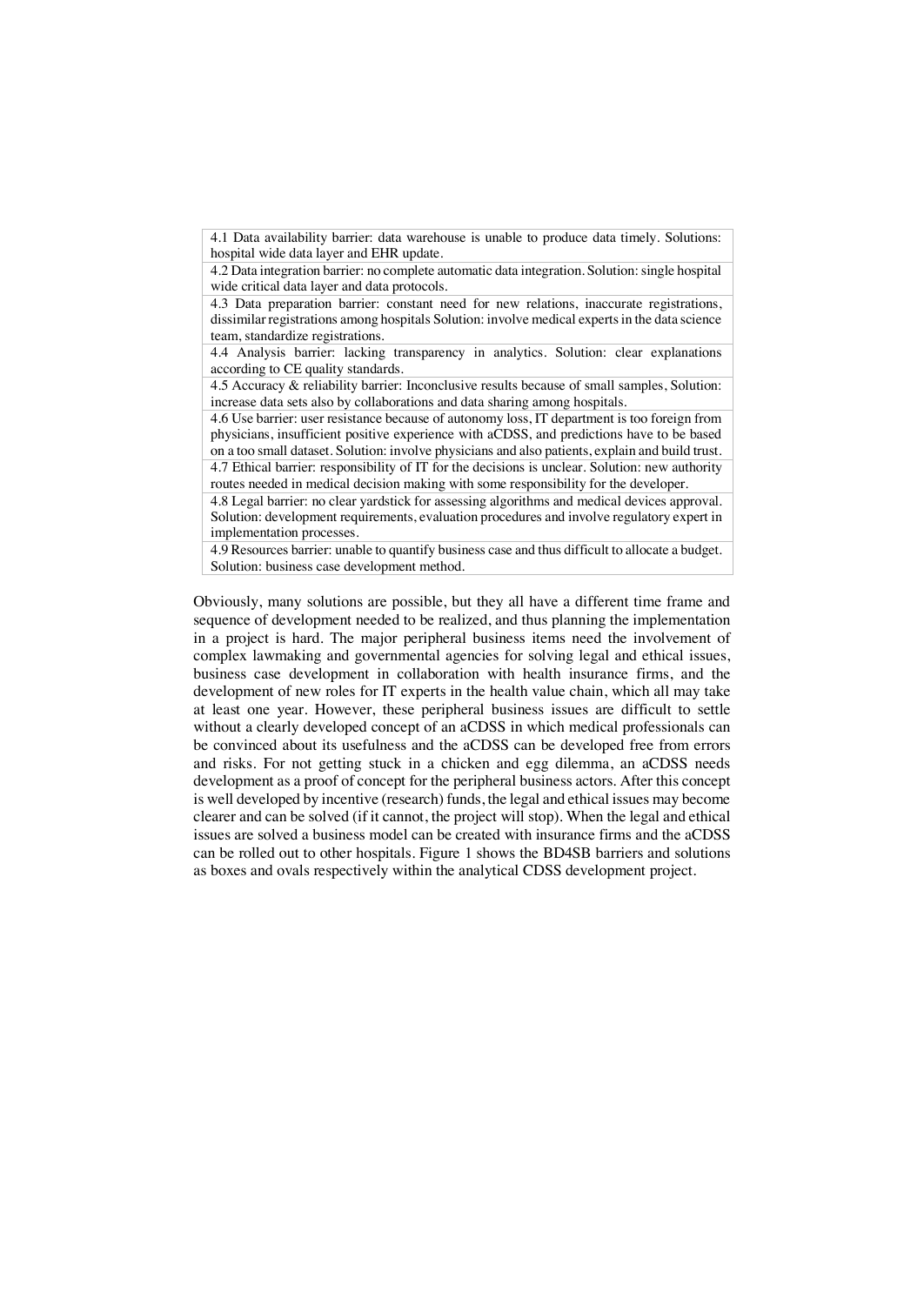

**Figure 1**: The aCDSS development project in its current state for the BD4SB case

# **5. Conclusions and Contribution to the literature**

This study posed the following research questions:

- 1. What are stakeholders' perceived barriers and possible solutions for an analytical clinical decision support system implementation project?
- 2. What can be learned from these perceptions regarding the effective realization of aCDSS implementation projects?

Via interviews with stakeholders of an aCDSS implementation project, we found evidence for previously mentioned analytics workflow and peripheral business barriers for aCDSS implementations in the clinical context. The collection, availability, quality and integration of data are often insufficient for clinical analytics use. Because of a lack of data quality and data integration between institutes, the required external validation of medical analytics models cannot be performed well and the models therefore cannot be trusted in clinical settings. A new emphasis on correct, standardized, and complete registrations is essential for analytics to pass a trust threshold. Given the high responsibility of physicians in medical decision making a high level of resistance in the use of aCDSS is not just a defensive action but based on lacking evidence of trust in aCDSS and possibly a wise abstention [2].

Regarding the law, many new rules and regulations are being produced by the EU and the national government that can improve the quality of data and settle the legal user requirements for aCDSS systems. The new rules also enable system developers to know the requirements and development their systems accordingly. The law in this sense is not so much a showstopper, although it can act as showstopper for some privacy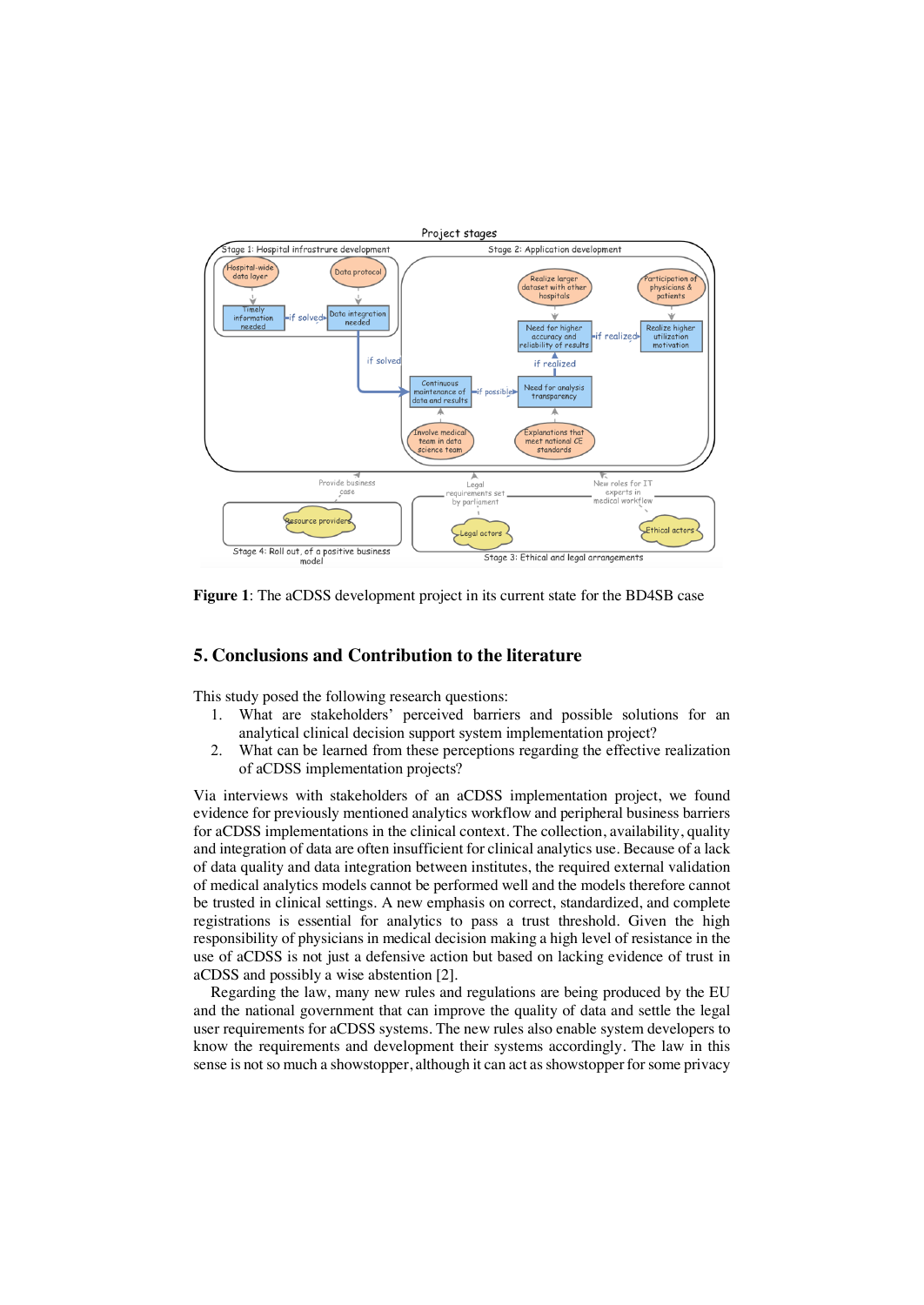issues, but the law is especially an enabler of new systems and processes [66]. From an ethical perspective, a new kind of decision-making process is in development with new roles for physician, patients and CDSS.

The technology acceptance is not only a personal socio-psychological characteristics, like perceived usefulness, norms and values as is common on most TAM studies [76], but it is especially an institutional development process given the need for new laws, business case methods and ethical rules. This is highly in line with previous insights about the health industry which indicate that major IT innovations are not anymore in control of a medical professional, but much more the outcome of political and, more recently, market factors [16].

For the research field of analytics adoption in general, the more powerful and relevant it becomes, the more use-context dependent research is needed. Despite the popularity of analytics, statistics and machine learning for finding new insights, the major challenge becomes to detect how these techniques can change organizations and decision making. In the medical field, this implies a need for research in required changes of organizational structures and decision processes, new challenges for health institutions' information management, and new insights in the legal, ethical and resource aspects of aCDSS. For understanding the challenges an aCDSS implementation, we gained a four-stages development model on basis of stakeholder perceptions presented in Figure 1 that can analyze and visualize these processes. We think that further modeling of these aCDSS processes as system dynamic processes, as has been done before in the project management literature [46][44], might be both practically and theoretically resulting in more predictive insights on the effectiveness of aCDSS efforts.

Because this study is based on an extensive case study, many questions may be raised about the indexicality of the gained insights for UMCU only or The Netherlands. One could ask if non-academic hospitals would have similar problems. We think that nonacademic hospitals often lack resources for advanced data management and probably have a larger distance between developers and physicians that could result in more adoption problems, and thus aCDSS have to be mature before being distributed over to non-academic institutions. One could also ask if similar problems will appear in other countries. We think that countries with a stronger nationally centralized health system could be in an advantage because they probably have a stronger developed set of ethical and legal arrangements and a more coherent infrastructure for reusing larger data sets for predictive modeling and validation [75]. We also could ask the question if the implementation of aCDSS would be easier in a more government or more market led health system. Our initial thought about this is that if developments get out the hands of medical professionals, they are more complex to realize because of complex peripheral business, but not putting it in the hands of national and international government, professionals and market platforms will give it a too small ecosystems to become successful. Regarding business cases, they will probably follow these developments, because the resulting eco-systems will give the roles and tasks of different institutions in this context, after which it is known who will have to do the negotiations for the business case.

Regarding the generalizability of findings for non-health sector purposes, we think that most industries have less ethical and legal constraints or rules that should be set, but privacy and data ownership of customers is as much an issue in current debates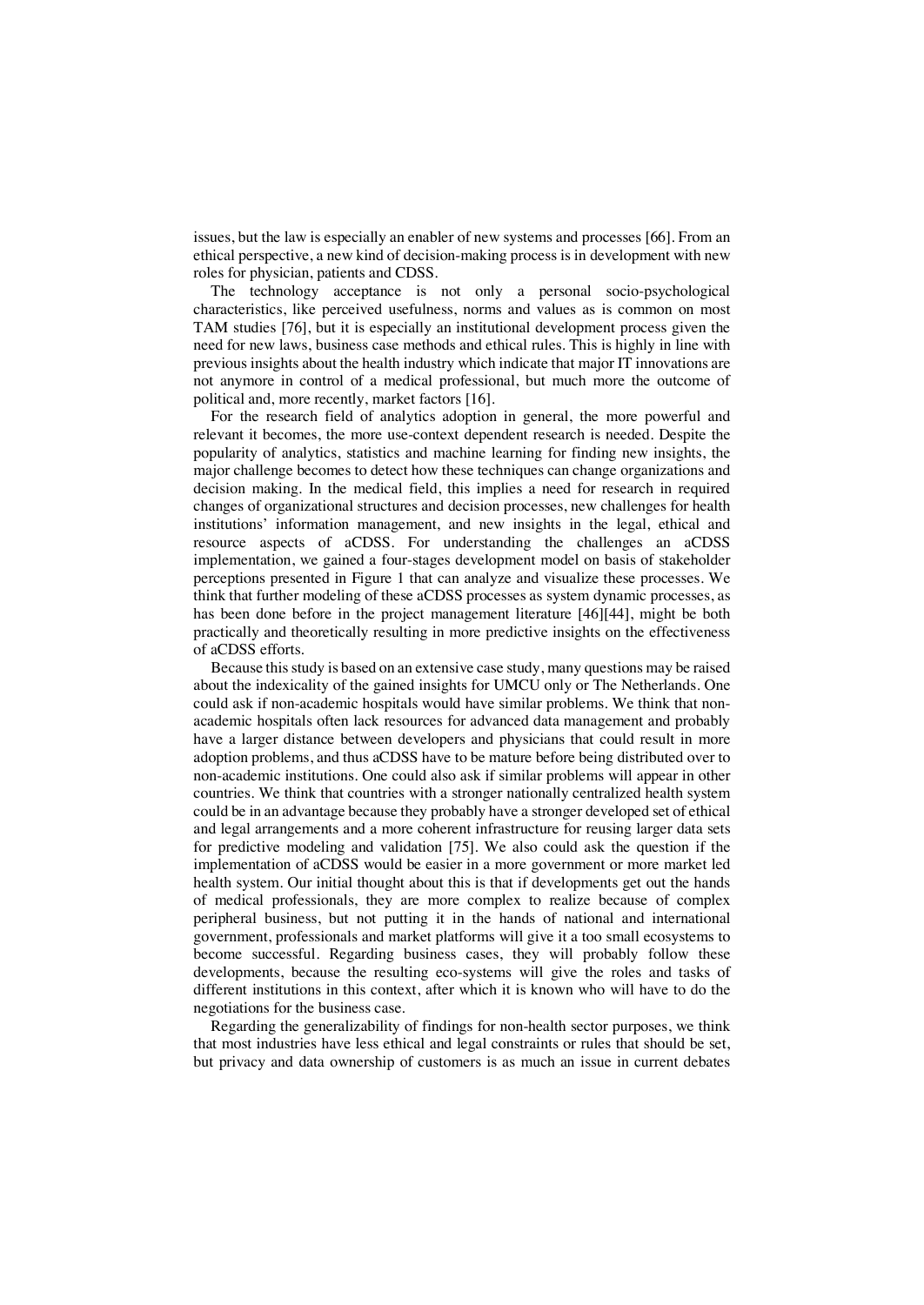[39]. We also believe that the actual involvement of users is a critical dimension in effective data science projects. Medical professionals are highly trained persons with rather high skills in statistics and strong abilities of understanding machine learning. This is not the case in most other professions, like lawyers, architects or marketeers, who could theoretically profit much from data analytics but could underestimate or misunderstand (and maybe overestimate) its value [2]. This means that especially stage 2 developments may be difficult in many cases and receiving the resources for roll out may be even more difficult than in the medical field. The current data analytics knowledge thus has to be complimented with sufficient insights on adoption possibilities and challenges by users.

#### **Acknowledgements:**

We acknowledge the help of Dr. D.C. Vijlbrief, project leader of the BD4SB project, and the help of Dr. J. Huiskens, healthcare industry expert SAS, in searching and accessing the project stakeholders. The full responsibility for this text, however, belongs to the authors.

# **References**

- 1. Abouelmehdi, K., Beni-Hssane, A., Khaloufi, H., Saadi, M.: Big data security and privacy in healthcare: A Review. In: Procedia Computer Science. (2017)
- 2. Althuizen, N., Reichel, A., Wierenga, B.: Help that is not recognized: Harmful neglect of decision support systems. Decis. Support Syst. 54 (1), 713–728 (2012)
- 3. Ammenwerth, E., Iller, C., Mahler, C.: IT-adoption and the interaction of task, technology and individuals: a fit framework and a case study. BMC Med. Inform. Decis. Mak. 6 (1), 3 (2006)
- 4. Ancker, J.S., Kern, L.M., Abramson, E., Kaushal, R.: The Triangle Model for evaluating the effect of health information technology on healthcare quality and safety. J. Am. Med. Informatics Assoc. 19 (1), 61–65 (2011)
- 5. Andreu-Perez, J., Poon, C.C.Y., Merrifield, R.D., Wong, S.T.C., Yang, G.Z.: Big Data for Health. IEEE J. Biomed. Heal. Informatics. (2015)
- 6. Asante-Korang, A., Jacobs, J.P.: Big Data and paediatric cardiovascular disease in the era of transparency in healthcare. Cardiol. Young. 26 (8), 1597–1602 (2016)
- 7. Asokan, G. V, Asokan, V.: Leveraging "big data" to enhance the effectiveness of "one health" in an era of health informatics. J. Epidemiol. Glob. Health. 5 (4), 311–314 (2015)
- 8. Auffray, C., Balling, R., Barroso, I., Bencze, L., Benson, M., Bergeron, J., Bernal-Delgado, E., Blomberg, N., Bock, C., Conesa, A.: Making sense of big data in health research: towards an EU action plan. Genome Med. 8 (1), 71 (2016)
- 9. Avison, D., Young, T.: Time to rethink health care and ICT? Commun. ACM. 50 (6), 69–74 (2007)
- 10. Blegind Jensen, T.: Nurses' Perception of an EPR Implementation Process Based on a Means-End Chain Approach. (2005)
- 11. Budhiraja, R., Thomas, R., Kim, M., Redline, S.: The role of big data in the management of sleep-disordered breathing. Sleep Med. Clin. 11 (2), 241–255 (2016)
- 12. Corbridge, C., Rugg, G., Major, N.P., Shadbolt, N.R., Burton, A.M.: Laddering: technique and tool use in knowledge acquisition. Knowl. Acquis. 6 (3), 315–341 (1994)
- 13. Costa, F.F.: Big data in biomedicine. Drug Discov. Today. 19 (4), 433–440 (2014)
- Cox, M., Ellsworth, D.: Application-controlled demand paging for out-of-core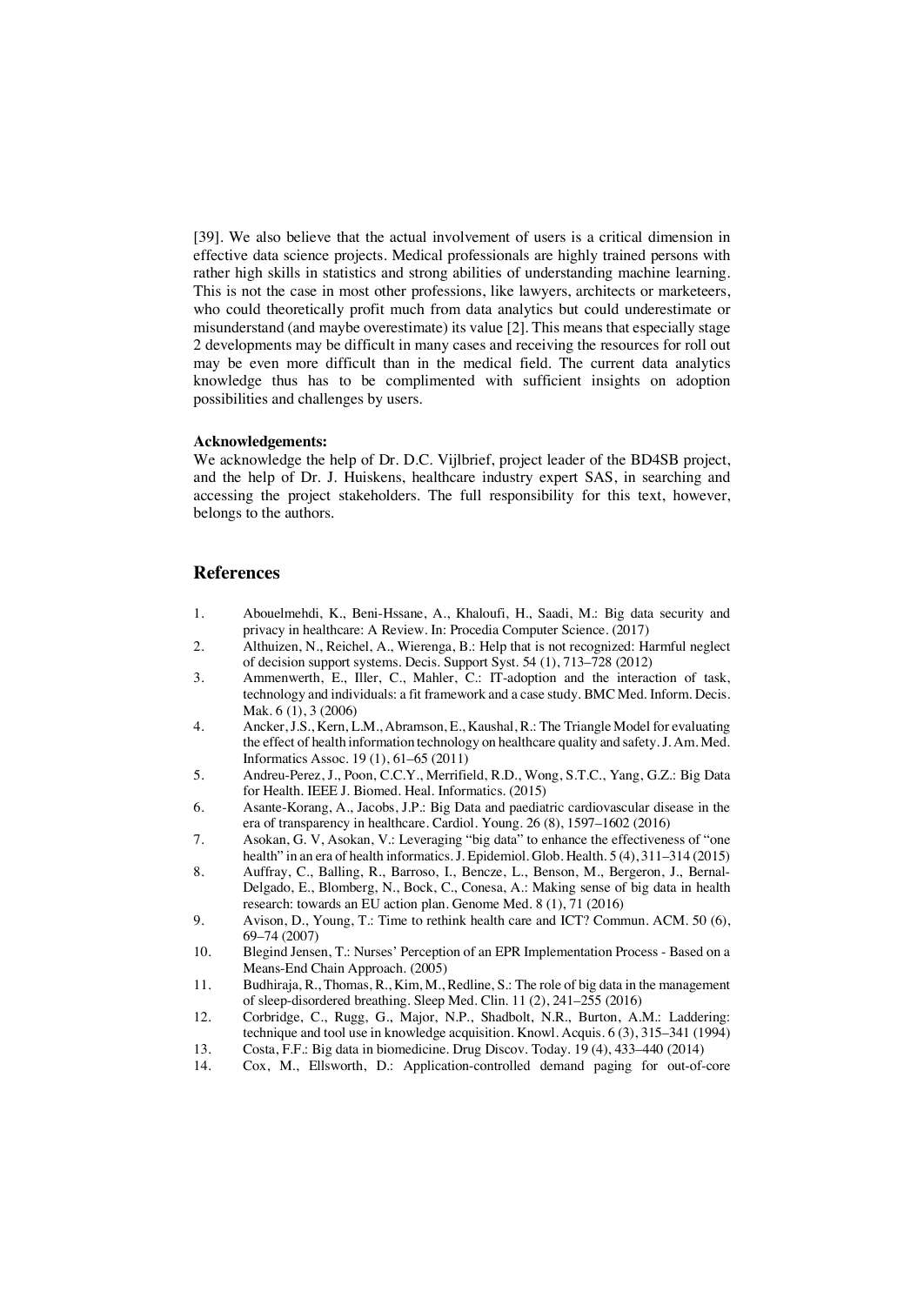visualization. In: Proceedings. Visualization'97 (Cat. No. 97CB36155). pp. 235–244. IEEE (1997)

- 15. Cresswell, K., Sheikh, A.: Organizational issues in the implementation and adoption of health information technology innovations: an interpretative review. Int. J. Med. Inform. 82 (5), e73–e86 (2013)
- 16. Currie, W.L., Guah, M.W.: Conflicting Institutional Logics: A National Programme for IT in the Organisational Field of Healthcare. J. Inf. Technol. 22 (3), 235–247 (2007)
- 17. Denzin, N.K.: The research act: A theoretical introduction to sociological methods. Transaction publishers (1970)
- 18. Dinov, I.D.: Methodological challenges and analytic opportunities for modeling and interpreting Big Healthcare Data. Gigascience. 5 (1), 12 (2016)
- 19. Eberhardt, J., Bilchik, A., Stojadinovic, A.: Clinical decision support systems: potential with pitfalls. J. Surg. Oncol. 105 (5), 502–510 (2012)
- 20. Electronics, A., Batra, B.G., Queirolo, A., Santhanam, N.: Artificial intelligence : The time to act is now. 1–16 (2018)
- 21. Ellingsen, G., Monteiro, E.: The organizing vision of integrated health information systems. Health Informatics J. 14 (3), 223–236 (2008)
- 22. European Commission: Guidelines on the qualification and classification of standalone software used in healthcare within the regulatory framework of medical devices. European Commission, Brussels (2016)
- 23. Exastax: Top Five Use Cases of Tensorflow, https://www.exastax.com, Accessed: April 18, 2019, (2017)
- 24. Faggella, D.: Where Healthcare's Big Data Actually Comes From. Tech Emerg. 11 (2018)
- 25. Fodeh, S., Zeng, Q.: Mining Big Data in biomedicine and health care. J. Biomed. Inform. 63 400 (2016)
- 26. Freedman, D.: A reality check for IBM's AI ambitions, (2017)<br>27. Gagnon, M.-P., Desmartis, M., Labrecque, M., Car, J., Pagliari
- Gagnon, M.-P., Desmartis, M., Labrecque, M., Car, J., Pagliari, C., Pluye, P., Frémont, P., Gagnon, J., Tremblay, N., Légaré, F.: Systematic review of factors influencing the adoption of information and communication technologies by healthcare professionals. J. Med. Syst. 36 (1), 241–277 (2012)
- 28. Galletta, A.: Mastering the semi-structured interview and beyond: From research design to analysis and publication. New York University press (2013)
- 29. Geerts, H., Dacks, P.A., Devanarayan, V., Haas, M., Khachaturian, Z.S., Gordon, M.F., Maudsley, S., Romero, K., Stephenson, D., Initiative, B.H.M.: Big data to smart data in Alzheimer's disease: The brain health modeling initiative to foster actionable knowledge. Alzheimer's Dement. 12 (9), 1014–1021 (2016)
- 30. Goroll, A.H., Simon, S.R., Tripathi, M., Ascenzo, C., Bates, D.W.: Community-wide implementation of health information technology: the Massachusetts eHealth Collaborative experience. J. Am. Med. Informatics Assoc. 16 (1), 132–139 (2009)
- 31. Gorski, D.: IBM's Watson versus cancer: Hype meets reality, (2017)<br>32 Greenhalgh T. Procter R. Wherton J. Sugarhood P. Shaw S.: The
- Greenhalgh, T., Procter, R., Wherton, J., Sugarhood, P., Shaw, S.: The organising vision for telehealth and telecare: discourse analysis. BMJ Open. 2 (4), e001574 (2012)
- 33. Harrison, M.I., Koppel, R., Bar-Lev, S.: Unintended consequences of information technologies in health care—an interactive sociotechnical analysis. J. Am. Med. informatics Assoc. 14 (5), 542–549 (2007)
- 34. Hendy, J., Reeves, B.C., Fulop, N., Hutchings, A., Masseria, C.: Challenges to implementing the national programme for information technology (NPfIT): a qualitative study. Bmj. 331 (7512), 331–336 (2005)
- 35. Holden, R.J., Karsh, B.T.: The Technology Acceptance Model: Its past and its future in health care. J. Biomed. Inform. 43 (1), 159–172 (2010)
- 36. Holzinger, A., Geierhofer, R., Mödritscher, F., Tatzl, R.: Semantic Information in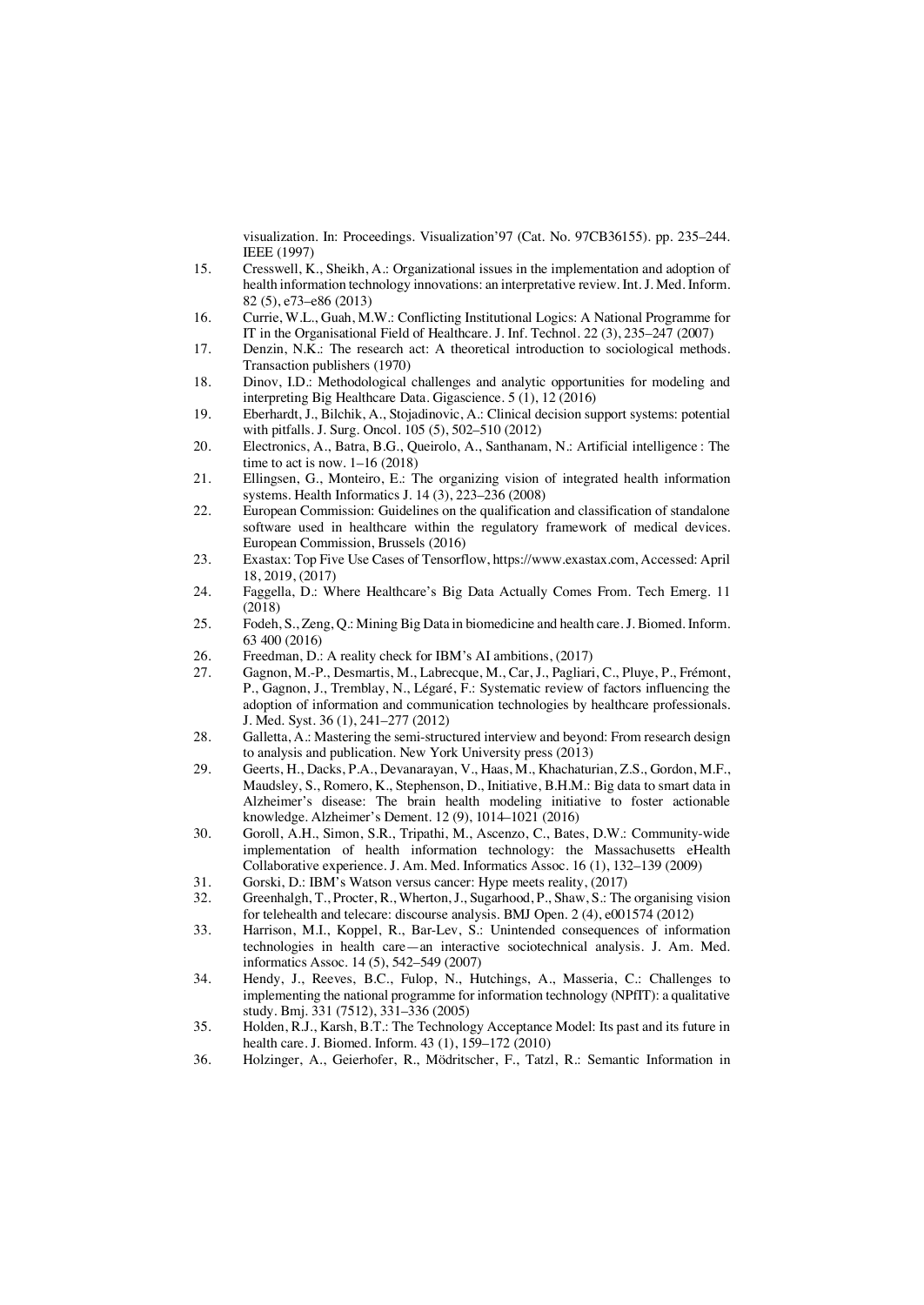Medical Information Systems: Utilization of Text Mining Techniques to Analyze Medical Diagnoses. J. Univers. Comput. Sci. 14 (22), 3781–3795 (2008)

- 37. Huang, B.E., Mulyasasmita, W., Rajagopal, G.: The path from big data to precision medicine. Expert Rev. Precis. Med. Drug Dev. 1 (2), 129–143 (2016)
- 38. Ivanović, M., Budimac, Z.: An overview of ontologies and data resources in medical domains. Expert Syst. Appl. 41 (11), 5158–5166 (2014)
- 39. Jensen, M.: Challenges of privacy protection in big data analytics. In: Proceedings 2013 IEEE International Congress on Big Data, BigData 2013. (2013)
- 40. Jha, A.K., Doolan, D., Grandt, D., Scott, T., Bates, D.W.: The use of health information technology in seven nations. Int. J. Med. Inform. (2008)
- 41. Kaplan, B., Harris-Salamone, K.D.: Health IT success and failure: recommendations from literature and an AMIA workshop. J. Am. Med. Informatics Assoc. 16 (3), 291– 299 (2009)
- 42. Korotkov, K., Garcia, R.: Computerized analysis of pigmented skin lesions: A review. Artif. Intell. Med. 56 (2), 69–90 (2012)
- 43. Kruse, C.S., Goswamy, R., Raval, Y.J., Marawi, S.: Challenges and opportunities of big data in health care: a systematic review. JMIR Med. informatics. 4 (4), e38 (2016)
- 44. Leon, H., Osman, H., Georgy, M., Elsaid, M.: System Dynamics Approach for Forecasting Performance of Construction Projects. J. Manag. Eng. 34 (1), 04017049 (2018)
- 45. Lorenzi, N.M., Riley, R.T.: Organizational issues= change. Int. J. Med. Inform. 69 (2– 3), 197–203 (2003)
- 46. Lyneis, J.M., Ford, D.N.: System dynamics applied to project management: a survey, assessment, and directions for future research. Syst. Dyn. Rev. 23 (2–3), 157–189 (2007)
- 47. Maia, A.-T., Sammut, S.-J., Jacinta-Fernandes, A., Chin, S.-F.: Big data in cancer genomics. Curr. Opin. Syst. Biol. 4 78–84 (2017)
- 48. Maillet, É., Mathieu, L., Sicotte, C.: Modeling factors explaining the acceptance, actual use and satisfaction of nurses using an Electronic Patient Record in acute care settings: An extension of the UTAUT. Int. J. Med. Inform. 84 (1), 36–47 (2015)
- 49. Marakas, G.: Decision support systems in the 21st century. ACM SIGSOFT Softw. Eng. Notes. 27 (5), 104 (1999)
- 50. McNutt, T.R., Moore, K.L., Quon, H.: Needs and challenges for big data in radiation oncology. Int. J. Radiat. Oncol. Biol. Phys. 95 (3), 909–915 (2016)
- 51. Mehta, N., Pandit, A.: International Journal of Medical Informatics Concurrence of big data analytics and healthcare : A systematic review. Int. J. Med. Inform. 114 (March), 57–65 (2018)
- 52. Miller, K.: Big data analytics in biomedical research. Biomed. Comput. Rev. 2 14–21 (2012)
- 53. Mohammed, E.A., Far, B.H., Naugler, C.: Applications of the MapReduce programming framework to clinical big data analysis: current landscape and future trends. BioData Min. 7 (1), 22 (2014)
- 54. Murphy, K.P.: Machine Learning A Probabilistic Perspective Table-of-Contents. (2012)
- 55. Nijhof, K.: Watson for oncology maakt forse stappen, (2017)
- 56. Peek, N., Holmes, J.H., Sun, J.: Technical challenges for big data in biomedicine and health: data sources, infrastructure, and analytics. Yearb. Med. Inform. 23 (01), 42–47 (2014)
- 57. Petitjean, F.: IBM Watson kiest foute kankerbehandeling, (2018)<br>58 Powell-Cone G. Nelson, A. L. Patterson, E.S.: Patient care techn
- Powell-Cope, G., Nelson, A.L., Patterson, E.S.: Patient care technology and safety. In: Patient safety and quality: An evidence-based handbook for nurses. Agency for Healthcare Research and Quality (US) (2008)
- 59. Raghupathi, W., Raghupathi, V.: Big data analytics in healthcare: promise and potential.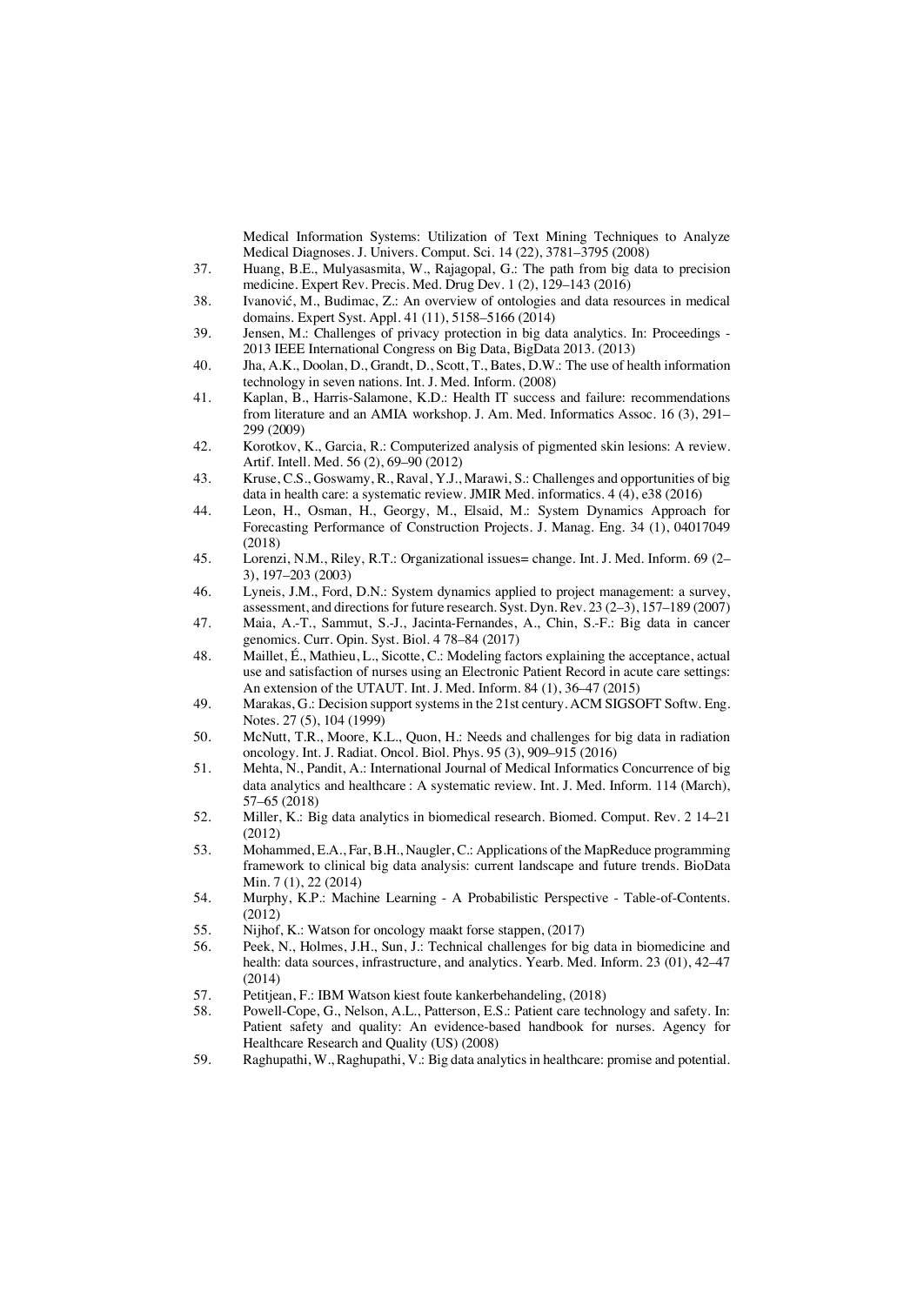Heal. Inf. Sci. Syst. 2 (1), 3 (2014)

- 60. Rivard, S., Lapointe, L.: Information technology implementers' responses to user resistance: Nature and effects. MIS Q. 897–920 (2012)
- 61. Robert, G., Greenhalgh, T., MacFarlane, F., Peacock, R.: Organisational factors influencing technology adoption and assimilation in the NHS: A systematic literature review—June 2009. Natl. Heal. Serv. NIHR Serv. Deliv. Organ. Program. (2009)
- 62. Ross, C.: IBM's Watson supercomputer recommended 'unsafe and incorrect' cancer<br>treatments. internal documents show. https://www.statnews.com/wpinternal documents show, https://www.statnews.com/wpcontent/uploads/2018/09/IBMs-Watson-recommended-unsafe-and-incorrect-cancertreatments-STAT.pdf, Accessed: April 18, 2019, (2018)
- 63. Rumsfeld, J.S., Joynt, K.E., Maddox, T.M.: Big data analytics to improve cardiovascular care: promise and challenges. Nat. Rev. Cardiol. 13 350 (2016)
- 64. Salas-Vega, S., Haimann, A., Mossialos, E.: Big data and health care: challenges and opportunities for coordinated policy development in the EU. Heal. Syst. Reform. 1 (4),  $285 - 300 (2015)$
- 65. Sharda, R., Delen, D., Turban, E.: Business intelligence, analytics, and data science: a managerial perspective. Pearson (2016)
- 66. Siedel, G.J., Haapio, H.: Using Proactive Law for Competitive Advantage. (2010)
- 67. Sivarajah, U., Kamal, M.M., Irani, Z., Weerakkody, V.: The University of Bradford Institutional Repository. J. Bus. Res. 70 263–286 (2017)
- 68. Skytte, H., Bove, K.: The concept of retailer value: A means-end chain analysis. Agribusiness. 20 (3), 323–345 (2004)
- 69. Sligo, J., Gauld, R., Roberts, V., Villa, L.: A literature review for large-scale health information system project planning, implementation and evaluation. Int. J. Med. Inform. 97 86–97 (2017)
- 70. Somashekhar, S.P., Sepúlveda, M.J., Puglielli, S., Norden, A.D., Shortliffe, E.H., Rohit Kumar, C., Rauthan, A., Arun Kumar, N., Patil, P., Rhee, K., Ramya, Y.: Watson for Oncology and breast cancer treatment recommendations: Agreement with an expert multidisciplinary tumor board. Ann. Oncol. 29 (2), 418–423 (2018)
- 71. Szlezak, N., Evers, M., Wang, J., Pérez, L.: The role of big data and advanced analytics in drug discovery, development, and commercialization. Clin. Pharmacol. Ther. 95 (5), 492–495 (2014)
- 72. Takian, A.: Envisioning electronic health record systems as change management: the experience of an English hospital joining the National Programme for Information Technology. Stud Heal. Technol Inf. 180 901–905 (2012)
- 73. Tsiknakis, M., Kouroubali, A.: Organizational factors affecting successful adoption of innovative eHealth services: A case study employing the FITT framework. Int. J. Med. Inform. 78 (1), 39–52 (2009)
- 74. Turkay, C., Jeanquartier, F., Holzinger, A., Hauser, H.: On Computationally-Enhanced Visual Analysis of Heterogeneous Data and Its Application in Biomedical Informatics. 117–140 (2014)
- 75. Vassilakopoulou, P., Grisot, M., Jensen, T.B., Sellberg, N., Eltes, J., Thorseng, A.A., Aanestad, M.: Building National eHealth Platforms: the Challenge of Inclusiveness. In: Thirty Eighth International Conference on Information Systems. (2017)
- 76. Venkatesh, V., Morris, M.G., Davis, G.B., Davis, F.D.: User acceptance of information technology: Toward a unified view. MIS Q. 27 (3), 425–478 (2003)
- 77. Wang, Y., Kung, L., Wang, W.Y.C., Cegielski, C.G.: An integrated big data analyticsenabled transformation model: Application to health care. Inf. Manag. 55 (1), 64–79 (2018)
- 78. Weng, C., Kahn, M.G.: Clinical research informatics for big data and precision medicine. Yearb. Med. Inform. 25 (01), 211–218 (2016)
- 79. Wongsuphasawat, K., Guerra Gómez, J.A., Plaisant, C., Wang, T., Taieb-Maimon, M.,